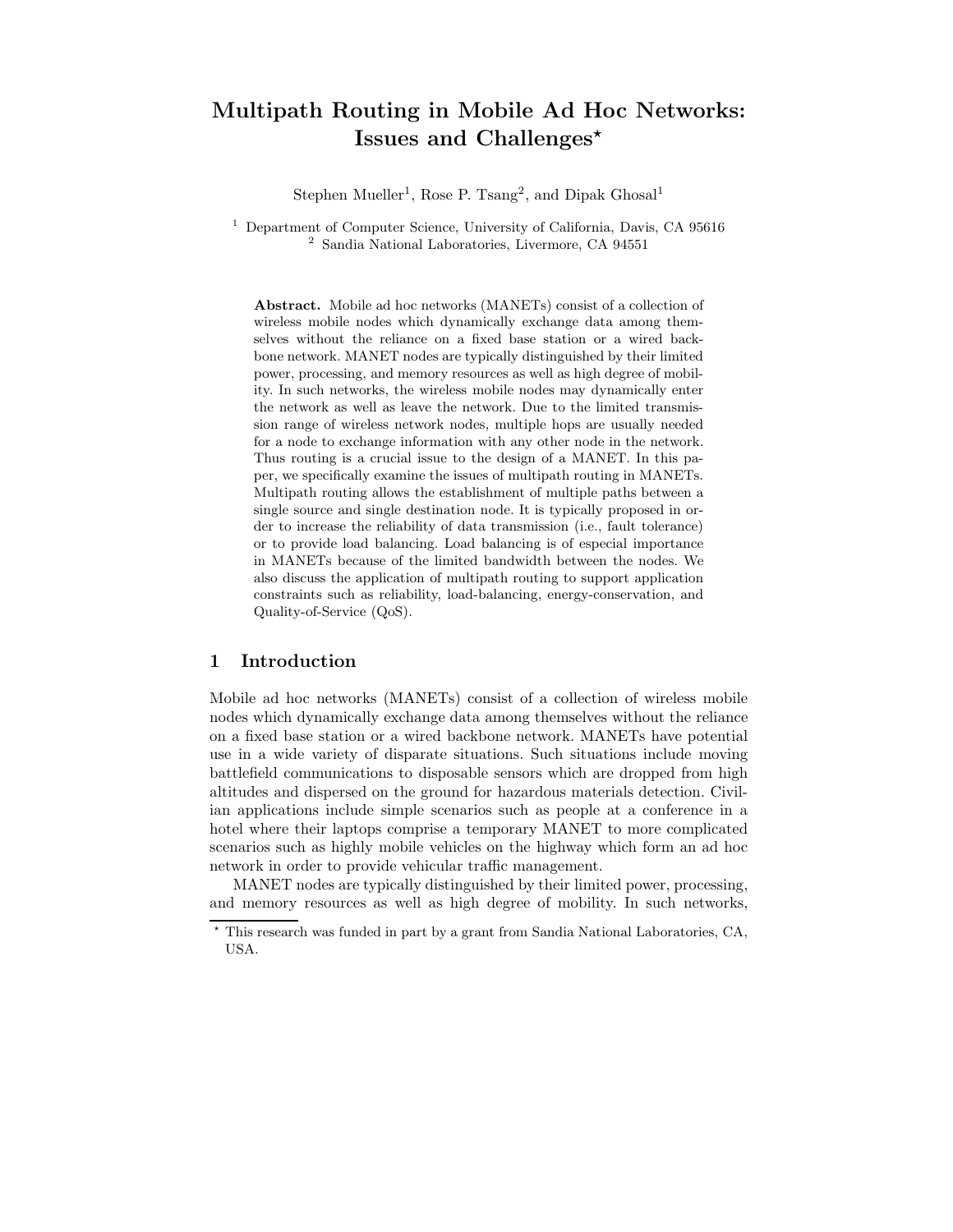the wireless mobile nodes may dynamically enter the network as well as leave the network. Due to the limited transmission range of wireless network nodes, multiple hops are usually needed for a node to exchange information with any other node in the network. Thus routing is a crucial issue to the design of a MANET.

Routing protocols in conventional wired networks are usually based upon either distance vector or link state routing algorithms. Both of these algorithms require periodic routing advertisements to be broadcast by each router. In distance vector routing [1], each router broadcasts to all of its neighboring routers its view of the distance to all other nodes; the neighboring routers then compute the shortest path to each node. In link-state routing [2], each router broadcasts to its neighboring nodes its view of the status of each of its adjacent links; the neighboring routers then compute the shortest distance to each node based upon the complete topology of the network.

These conventional routing algorithms are clearly not efficient for the type of dynamic changes which may occur in an ad-hoc network. In conventional networks, routers do not generally move around and only rarely leave or join the network. In an environment with mobile nodes, the changing topology will not only trigger frequent re-computation of routes but the overall convergence to stable routes may be infeasible due to the high-level of mobility.

Clearly, routing in MANETs must take into consideration their important characteristics such as node mobility. Work on single path (or unipath) routing in MANETs has been proposed in [3] [4]. In this paper, we specifically examine the issues of multipath routing in MANETs. Multipath routing allows the establishment of multiple paths between a single source and single destination node. Multipath routing is typically proposed in order to increase the reliability of data transmission (i.e., fault tolerance) or to provide load balancing. Load balancing is of especial importance in MANETs because of the limited bandwidth between the nodes.

The rest of the paper is organized as follows. In Section 2, we provide background into the area of multipath routing for wired networks. In Section 3, we present an overview of the characteristics of MANETs. We discuss techniques for supporting multipath routing in MANETs in Section 4. In Section 5, we discuss the application of multipath routing to support application constraints such as reliability, energy-conservation, and Quality-of-Service (QoS). Finally in Section 6, we provide the conclusion.

# **2 Background on Multipath Routing**

Multipath routing has been explored in several different contexts. Traditional circuit switched telephone networks used a type of multipath routing called alternate path routing. In alternate path routing, each source node and destination node have a set of paths (or multipaths) which consist of a primary path and one or more alternate paths. Alternate path routing was proposed in order to decrease the call blocking probability and increase overall network utilization.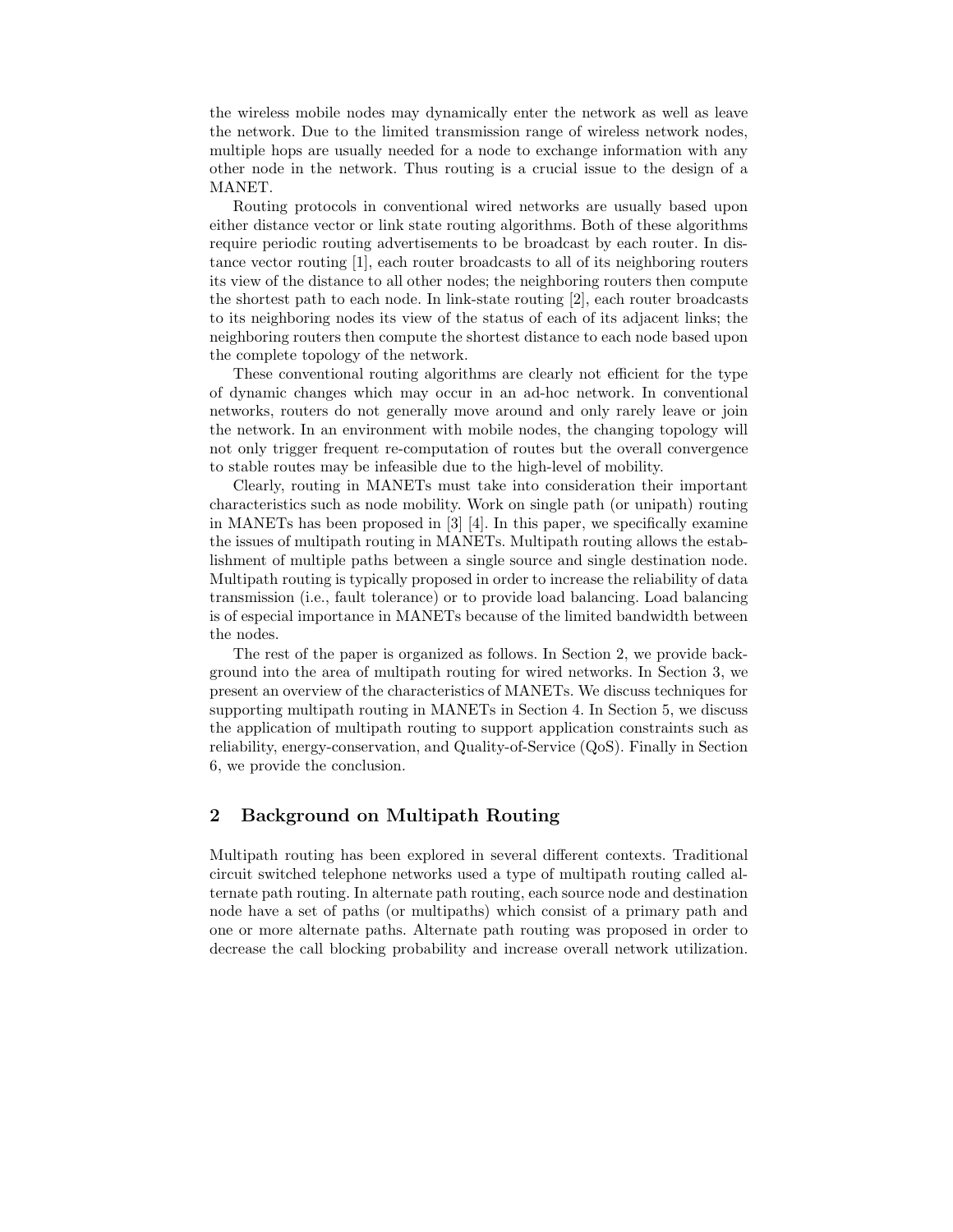In alternate path routing, the shortest path between exchanges is typically one hop across the backbone network; the network core consists of a fully connected set of switches. When the shortest path for a particular source destination pair becomes unavailable (due to either link failure or full capacity), rather than blocking a connection, an alternate path, which is typically two hops, is used. Well known alternate path routing schemes such as Dynamic Nonhierarchical Routing and Dynamic Alternative Routing are proposed and evaluated in [5]  $[6]$ 

Multipath routing has also been addressed in data networks which are intended to support connection-oriented service with QoS. For instance, Asynchronous Transfer Mode (ATM) [7] networks use a signaling protocol, PNNI, to set up multiple paths between a source node and a destination node. The primary (or optimal) path is used until it either fails or becomes over-utilized, then alternate paths are tried. Using a crankback process, the alternate routes are attempted until a connection is completed.

Alternate or multipath routing has typically lent itself to be of more obvious use to connection-oriented networks; call blocking probability is only relevant to connection oriented networks. However, in packet-oriented networks, like the Internet, multipath routing could be used to alleviate congestion by routing packets from highly utilized links to links which are less highly utilized. The drawback of this approach is that the cost of storing extra routes at each router usually precludes the use of multipath routing. However, multipath routing techniques have been proposed for OSPF [2], a widely used Internet routing protocol.

# **3 Overview of Mobile Ad Hoc Networks**

In MANETs<sup>3</sup> communication between nodes is done through the wireless medium. Because nodes are mobile and may join or leave the network, MANETs have a dynamic topology. Nodes that are in transmission range of each other are called neighbors. Neighbors can send directly to each other. However, when a node needs to send data to another non-neighboring node, the data is routed through a sequence of multiple hops, with intermediate nodes acting as routers. An example ad hoc network is depicted in Figure 1.

There are numerous issues to consider when deploying MANETs. The following are some of the main issues.

- 1. **Unpredictability of environment**: Ad hoc networks may be deployed in unknown terrains, hazardous conditions, and even hostile environments where tampering or the actual destruction of a node may be imminent. Depending on the environment, node failures may occur frequently.
- 2. **Unreliability of wireless medium**: Communication through the wireless medium is unreliable and subject to errors. Also, due to varying environmental conditions such as high levels of electro-magnetic interference (EMI) or inclement weather, the quality of the wireless link may be unpredictable.

 $^3$  In this paper, we will use the terms MANETs and ad hoc networks interchangeably.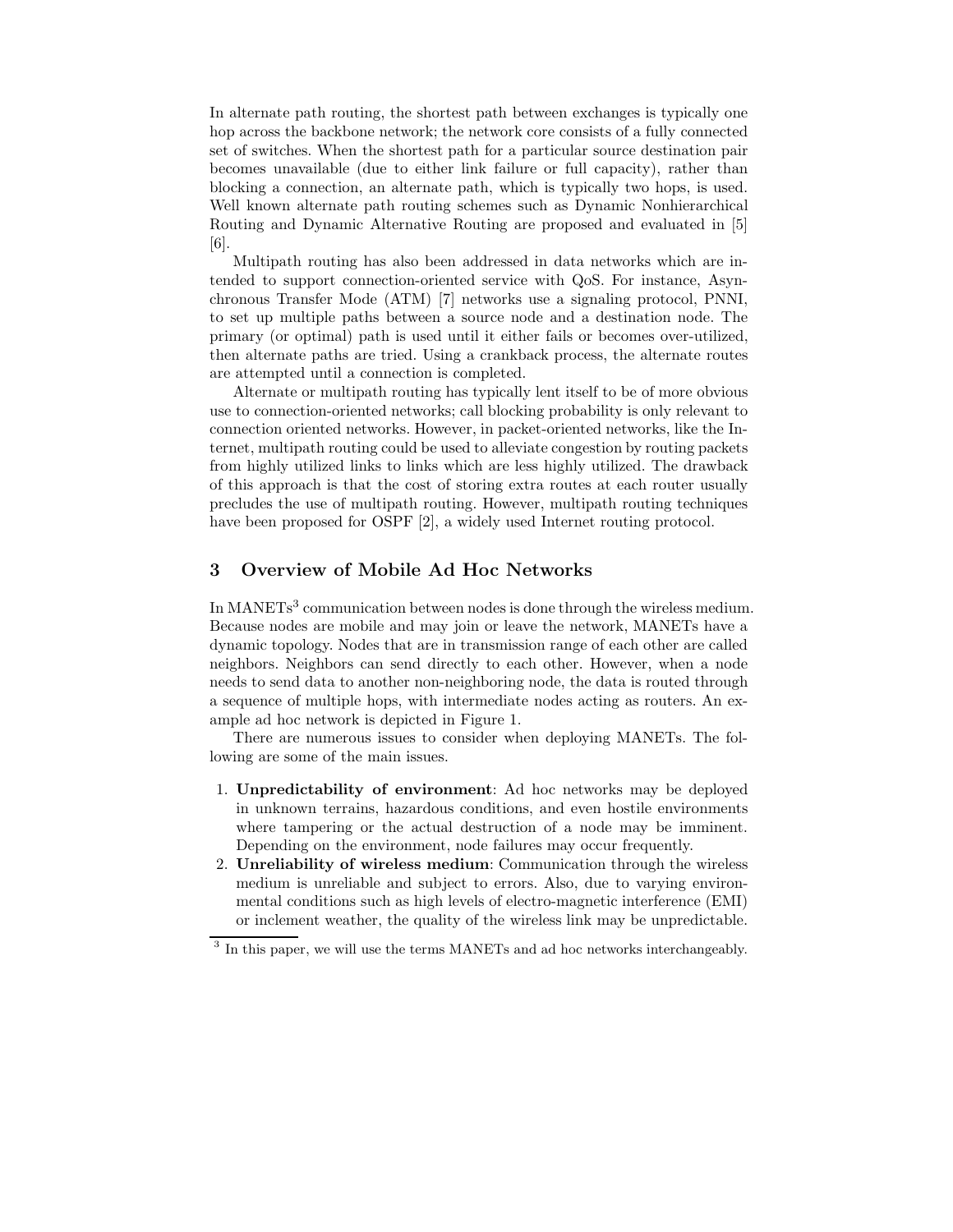

**Fig. 1.** An example ad hoc network, with circles representing nodes. Two nodes that are in transmission range of each other are connected by a line.

Furthermore, in some applications, nodes may be resource-constrained and thus would not be able to support transport protocols necessary to ensure reliable communication on a lossy link. Thus, link quality may fluctuate in a MANET.

- 3. **Resource-constrained nodes**: Nodes in a MANET are typically batterypowered as well as limited in storage and processing capabilities. Moreover, they may be situated in areas where it is not possible to re-charge and thus have limited lifetimes. Because of these limitations, they must have algorithms which are energy-efficient as well as operating with limited processing and memory resources. The available bandwidth of the wireless medium may also be limited because nodes may not be able to sacrifice the energy consumed by operating at full link speed.
- 4. **Dynamic topology**: The topology in an ad hoc network may change constantly due to the mobility of nodes. As nodes move in and out of range of each other, some links break while new links between nodes are created.

As a result of these issues, MANETs are prone to numerous types of faults including,

- 1. **Transmission errors**: The unreliability of the wireless medium and the unpredictability of the environment may lead to transmitted packets being garbled and thus received in error.
- 2. **Node failures**: Nodes may fail at any time due to different types of hazardous conditions in the environment. They may also drop out of the network either voluntarily or when their energy supply is depleted.
- 3. **Link failures**: Node failures as well as changing environmental conditions (e.g., increased levels of EMI) may cause links between nodes to break.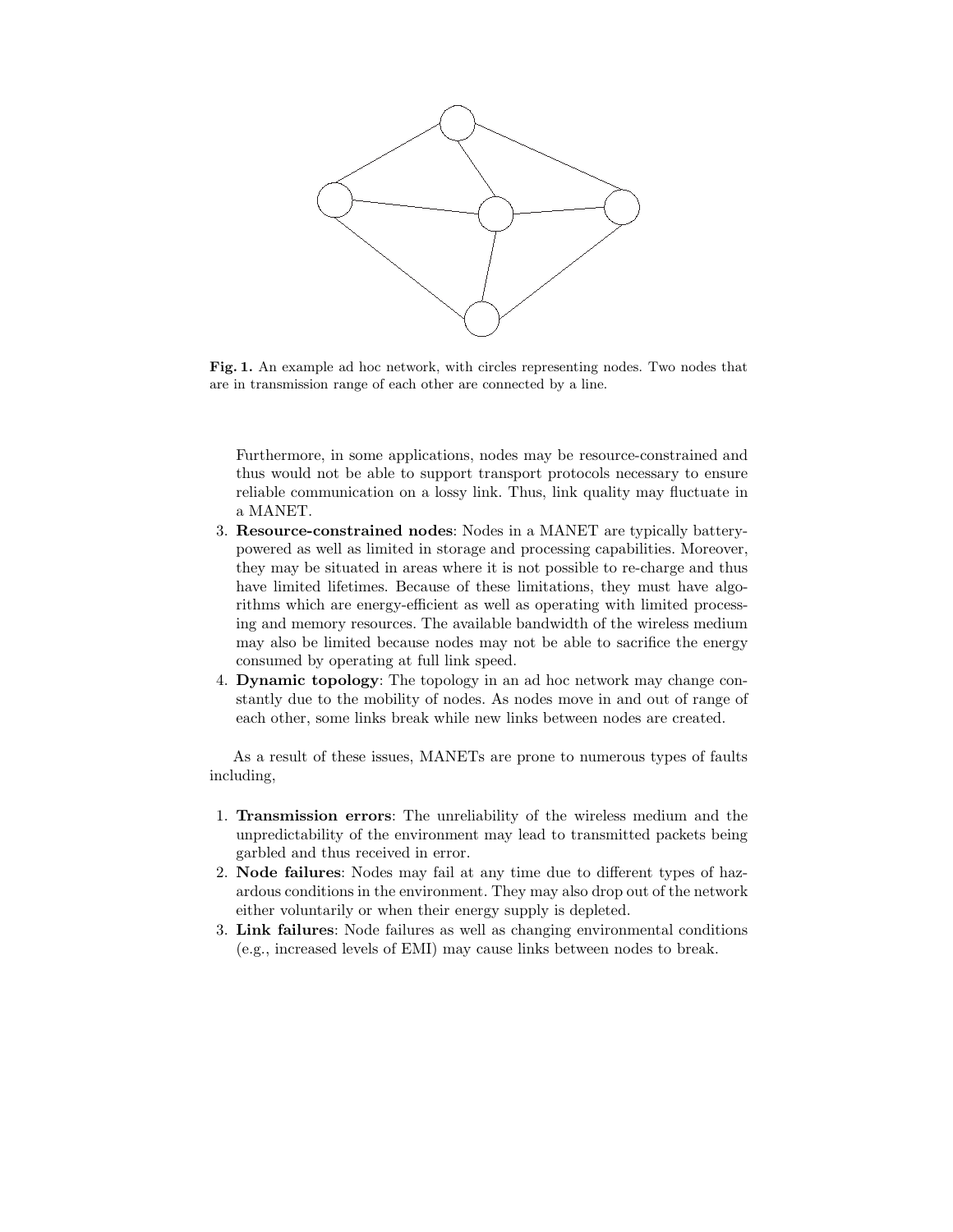- 4. **Route breakages**: When the network topology changes due to node/link failures and/or node/link additions to the network, routes become out-ofdate and thus incorrect. Depending upon the network transport protocol, packets forwarded through stale routes may either eventually be dropped or be delayed; packets may take a circuitous route before eventually arriving at the destination node.
- 5. **Congested nodes or links**: Due to the topology of the network and the nature of the routing protocol, certain nodes or links may become overutilized, i.e., congested. This will lead to either larger delays or packet loss.

Routing protocols for MANETs must deal with these issues to be effective. In the remainder of this section, we present an overview of some of the key unipath routing protocols for MANETs.

### **3.1 Unipath Routing in MANETs**

Routing protocols are used to find and maintain routes between source and destination nodes. Two main classes of ad hoc routing protocols are table-based and on-demand protocols [3] [4] [8] [9]. In table-based protocols [8] [9], each node maintains a routing table containing routes to all nodes in the network. Nodes must periodically exchange messages with routing information to keep routing tables up-to-date. Therefore, routes between nodes are computed and stored, even when they are not needed. Table-based protocols may be impractical, especially for large, highly mobile networks. Because of the dynamic nature of ad hoc networks, a considerable number of routing messages may have to be exchanged in order to keep routing information accurate or up-to-date.

In on-demand protocols [3] [4], nodes only compute routes when they are needed. Therefore, on-demand protocols are more scalable to dynamic, large networks. When a node needs a route to another node, it initiates a route discovery process to find a route. On-demand protocols consist of the following two main phases.

- 1. **Route discovery** is the process of finding a route between two nodes (see Figure 2)
- 2. **Route maintenance** is the process of repairing a broken route or finding a new route in the presence of a route failure (see Figure 3)

Most currently proposed routing protocols for ad hoc networks are unipath routing protocols. In unipath routing, only a single route is used between a source and destination node. Two of the most widely used protocols are the Dynamic Source Routing (DSR) [4] and the Ad hoc On-demand Distance Vector (AODV) [3] protocols. AODV and DSR are both on-demand protocols. Since most of the multipath routing protocols discussed in this paper are an extension of one of these two protocols, the following subsection gives a brief overview of DSR and AODV.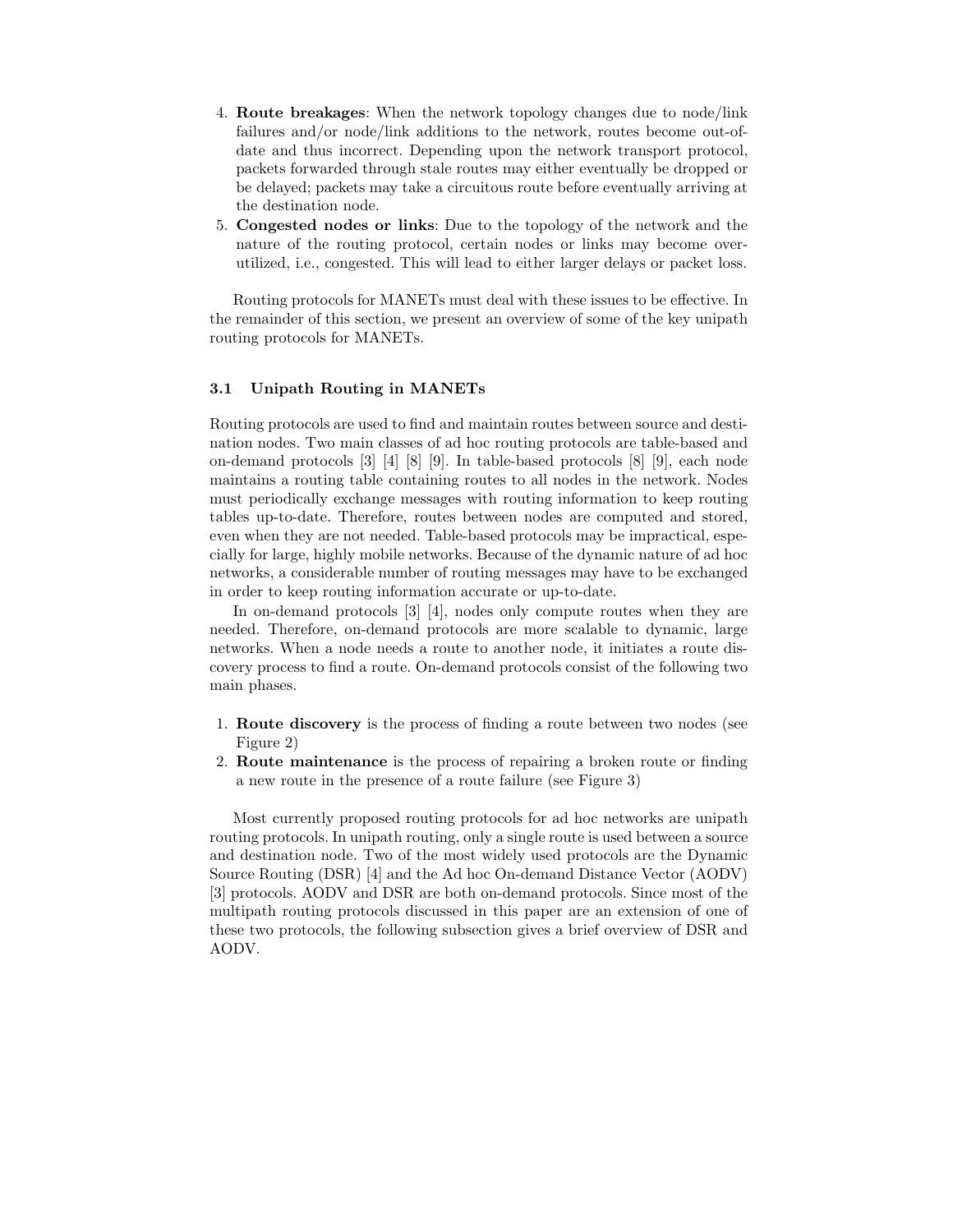

**Fig. 2.** An example of route discovery in an ad hoc network. In order for node S to send data to node D, it must first discover a route to node D. Node S discovers a route to node D going through node Y, and sets up the route. Once the route is established, node S can begin sending data to node D along the route.



**Fig. 3.** An example of route maintenance in an ad hoc network. Node S sends data along an established route to node D through node Y. When node D moves out of range of node Y, this route breaks. Node S finds a new route to node D through node Z, and thus can begin sending data to node D again.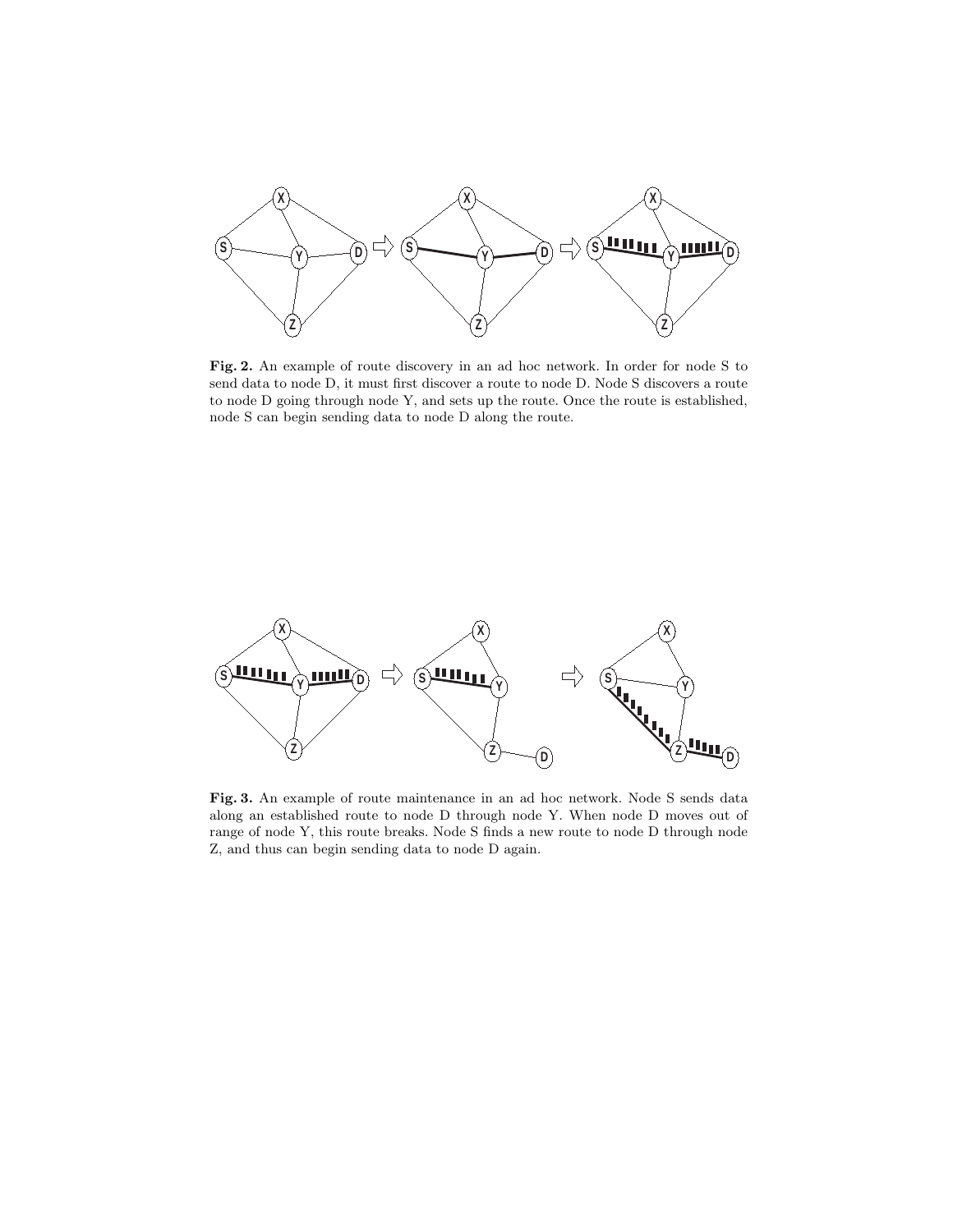**Dynamic Source Routing.** DSR is an on-demand routing protocol for ad hoc networks. Like any source routing protocol, in DSR the source includes the full route in the packets' header. The intermediate nodes use this to forward packets towards the destination and maintain a route cache containing routes to other nodes.

*Route discovery.* If the source does not have a route to the destination in its route cache, it broadcasts a route request (RREQ) message specifying the destination node for which the route is requested. The RREQ message includes a route record which specifies the sequence of nodes traversed by the message. When an intermediate node receives a RREQ, it checks to see if it is already in the route record. If it is, it drops the message. This is done to prevent routing loops. If the intermediate node had received the RREQ before, then it also drops the message. The intermediate node forwards the RREQ to the next hop according to the route specified in the header. When the destination receives the RREQ, it sends back a route reply message. If the destination has a route to the source in its route cache, then it can send a route response (RREP) message along this route. Otherwise, the RREP message can be sent along the reverse route back to the source. Intermediate nodes may also use their route cache to reply to RREQs. If an intermediate node has a route to the destination in its cache, then it can append the route to the route record in the RREQ, and send an RREP back to the source containing this route. This can help limit flooding of the RREQ. However, if the cached route is out-of-date, it can result in the source receiving stale routes.

*Route maintenance.* When a node detects a broken link while trying to forward a packet to the next hop, it sends a route error (RERR) message back to the source containing the link in error. When an RERR message is received, all routes containing the link in error are deleted at that node.

**Ad Hoc On-demand Distance Vector.** AODV is an on-demand routing protocol for ad hoc networks. However, as opposed to DSR, which uses source routing, AODV uses hop-by-hop routing by maintaining routing table entries at intermediate nodes.

*Route Discovery.* The route discovery process is initiated when a source needs a route to a destination and it does not have a route in its routing table. To initiate route discovery, the source floods the network with a RREQ packet specifying the destination for which the route is requested. When a node receives an RREQ packet, it checks to see whether it is the destination or whether it has a route to the destination. If either case is true, the node generates an RREP packet, which is sent back to the source along the reverse path. Each node along the reverse path sets up a forward pointer to the node it received the RREP from. This sets up a forward path from the source to the destination. If the node is not the destination and does not have a route to the destination, it rebroadcasts the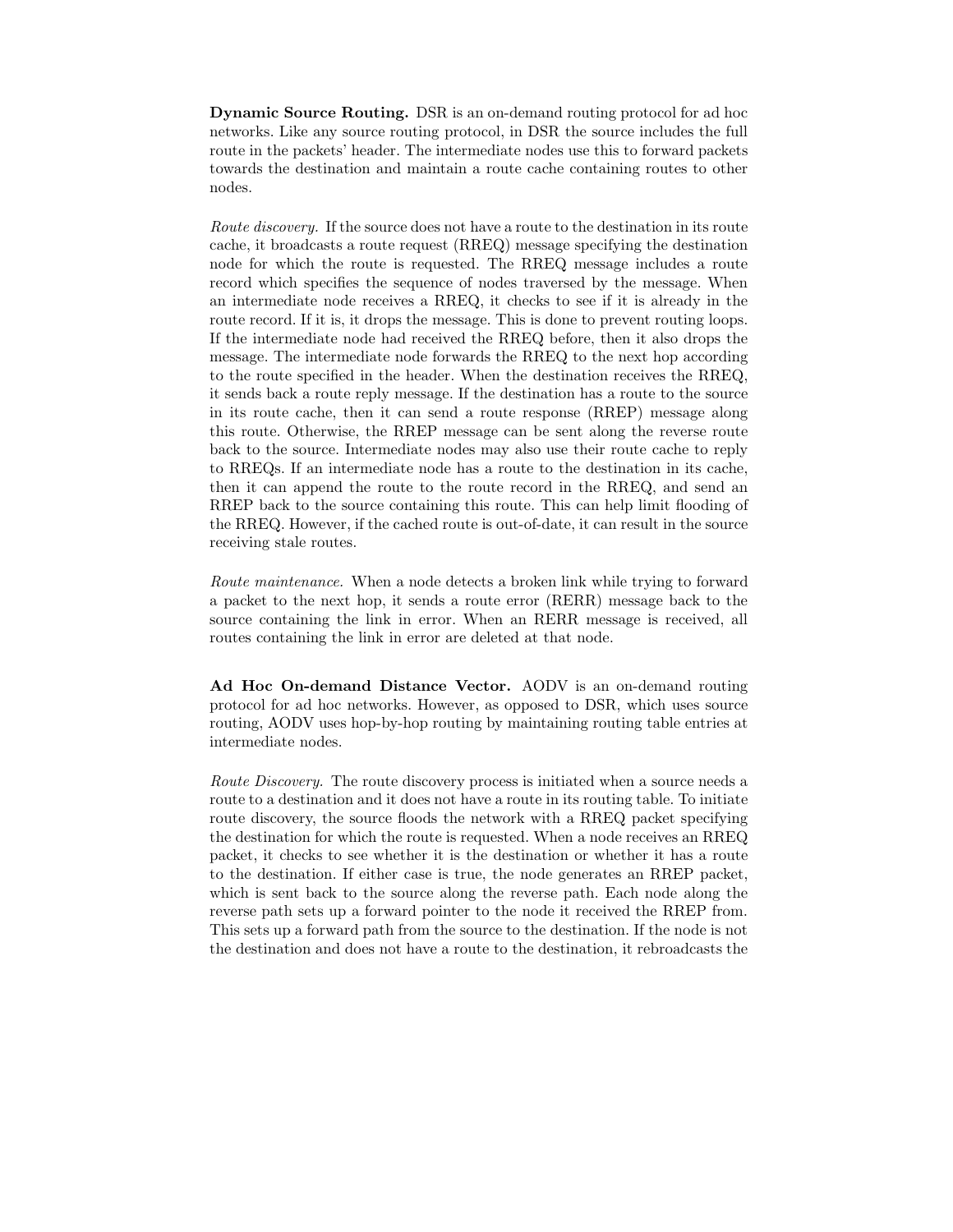RREQ packet. At intermediate nodes duplicate RREQ packets are discarded. When the source node receives the first RREP, it can begin sending data to the destination.

To determine the relative degree out-of-dateness of routes, each entry in the node routing table and all RREQ and RREP packets are tagged with a destination sequence number. A larger destination sequence number indicates a more current (or more recent) route. Upon receiving an RREQ or RREP packet, a node updates its routing information to set up the reverse or forward path, respectively, only if the route contained in the RREQ or RREP packet is more current than its own route.

*Route Maintenance.* When a node detects a broken link while attempting to forward a packet to the next hop, it generates a RERR packet that is sent to all sources using the broken link. The RERR packet erases all routes using the link along the way. If a source receives a RERR packet and a route to the destination is still required, it initiates a new route discovery process. Routes are also deleted from the routing table if they are unused for a certain amount of time.

Many multipath routing protocols have been proposed in literature. Most of these protocols are an extension of either DSR or AODV. In the following section, we first outline the key advantages of multipath routing and then discuss some of the proposed multipath extensions to both DSR and AODV.

# **4 Multipath Routing in MANETs**

Standard routing protocols in ad hoc wireless networks, such as AODV and DSR, are mainly intended to discover a single route between a source and destination node. Multipath routing consists of finding multiple routes between a source and destination node. These multiple paths between source and destination node pairs can be used to compensate for the dynamic and unpredictable nature of ad hoc networks.

### **4.1 Benefits of Multipath Routing**

As mentioned before, multiple paths can provide load balancing, fault-tolerance, and higher aggregate bandwidth. Load balancing can be achieved by spreading the traffic along multiple routes. This can alleviate congestion and bottlenecks.

From a fault tolerance perspective, multipath routing can provide route resilience. To demonstrate this, consider Figure 4, where node S has established three paths to node D. If node S sends the same packet along all three paths, as long as at least one of the paths does not fail, node D will receive the packet. While routing redundant packets is not the only way to utilize multiple paths, it demonstrates how multipath routing can provide fault tolerance in the presence of route failures.

Since bandwidth may be limited in a wireless network, routing along a single path may not provide enough bandwidth for a connection. However, if multiple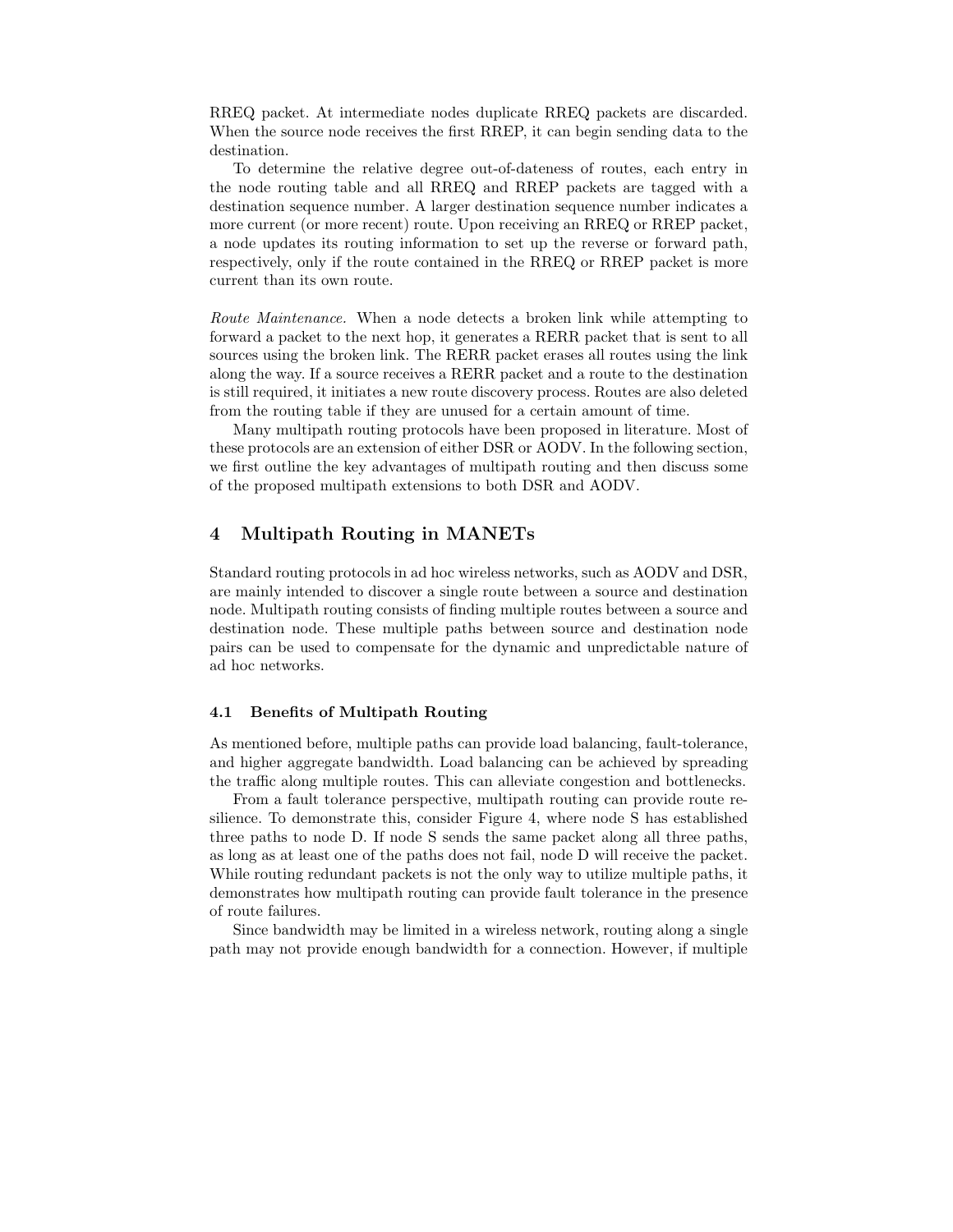

Fig. 4. Source node S routes the same packet to destination node D along the routes SXD, SYD, and SZD. When node D moves, routes SXD and SYD break, but route SZD is still able to deliver the packet to node D.

paths are used simultaneously to route data, the aggregate bandwidth of the paths may satisfy the bandwidth requirement of the application. Also, since there is more bandwidth available, a smaller end-to-end delay may be achieved. Due to issues at the link layer, using multiple paths in ad hoc networks to achieve higher bandwidth may not be as straightforward as in wired networks. Because nodes in the network communicate through the wireless medium, radio interference must be taken into account. Transmissions from a node along one path may interfere with transmissions from a node along another path, thereby limiting the achievable throughput. However, results show that using multipath routing in ad hoc networks of high density results in better throughput than using unipath routing [10]. We defer further discussion of the link layer issues in multipath routing to Section 4.3.

### **4.2 Multipath Routing Components**

Multipath routing consists of three components: route discovery, route maintenance, and traffic allocation. We discuss these components in the following subsections.

**Route Discovery and Maintenance.** Route discovery and route maintenance consists of finding multiple routes between a source and destination node. Multipath routing protocols can attempt to find node disjoint, link disjoint, or non-disjoint routes. Node disjoint routes, also known as totally disjoint routes, have no nodes or links in common. Link disjoint routes have no links in common, but may have nodes in common. Non-disjoint routes can have nodes and links in common. Refer to Figure 5 for examples of the different kinds of multipath routes.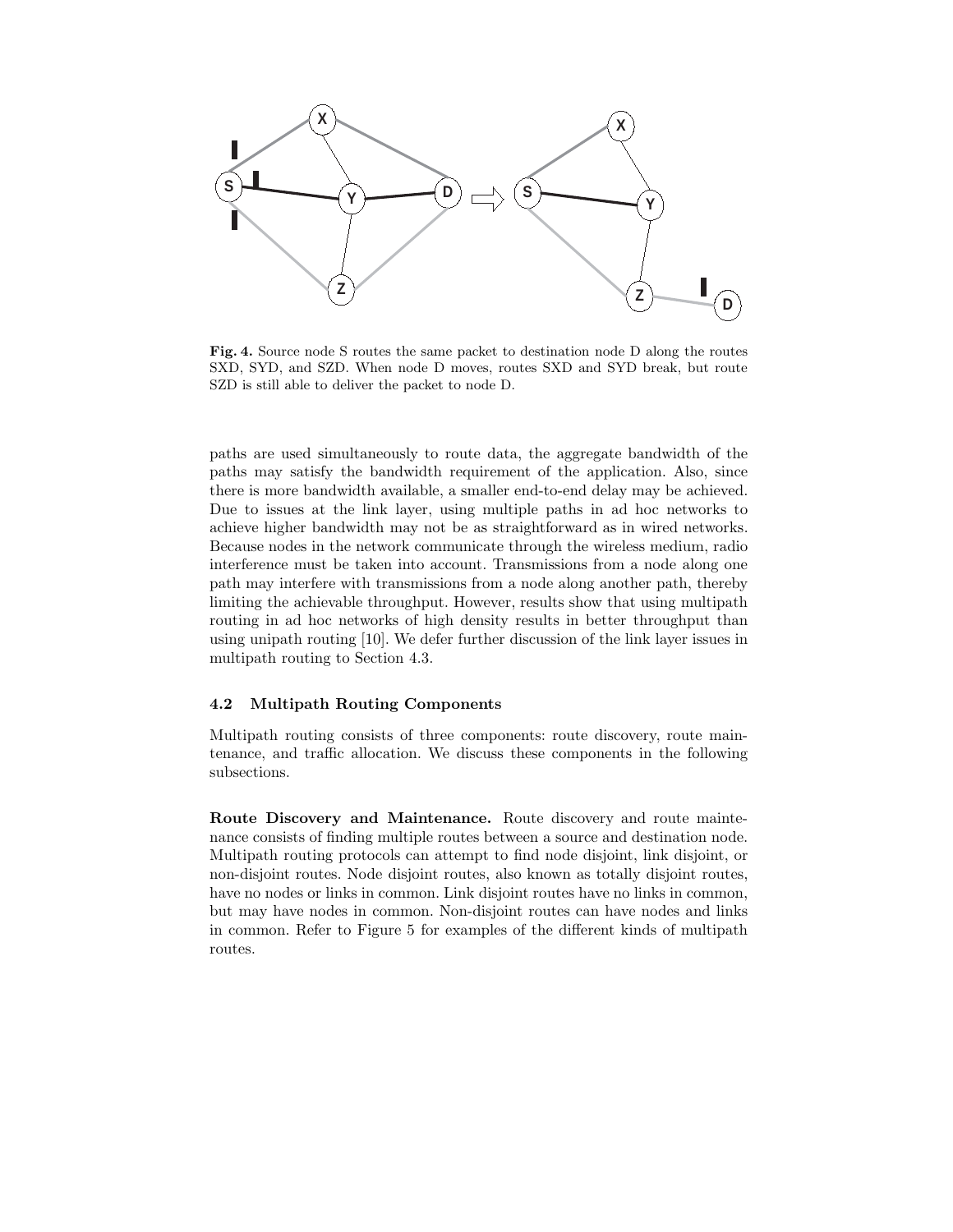

**Fig. 5.** Routes SXD, SYD, and SZD in (a) have no links or nodes in common and are therefore node disjoint. Routes SXYZD and SYD in (b) have node Y in common and are therefore only link disjoint. Routes SXD and SXYD in (c) have node X and link SX in common and are therefore non-disjoint.

Disjoint routes offer certain advantages over non-disjoint routes. For instance, non-disjoint routes may have lower aggregate resources than disjoint routes, because non-disjoint routes share links or nodes. In principle, node disjoint routes offer the most aggregate resources, because neither links nor nodes are shared between the paths. Disjoint routes also provide higher fault-tolerance. When using non-disjoint routes, a single link or node failure can cause multiple routes to fail. In node or link disjoint routes, a link failure will only cause a single route to fail. However, with link disjoint routes, a node failure can cause multiple routes that share that node to fail. Thus, node disjoint routes offer the highest degree of fault-tolerance.

The main advantage of non-disjoint routes is that they can be more easily discovered. Because there are no restrictions that require the routes to be node or link disjoint, more non-disjoint routes exist in a given network than node or link disjoint routes. Because node-disjointedness is a stricter requirement than linkdisjointedness, node-disjoint routes are the least abundant and are the hardest to find. It has been shown that in moderately dense networks, there may only exist a small number of node disjoint routes between any two arbitrary nodes, especially as the distance between the nodes increases [11]. This is because there may be sparse areas between the two nodes that act as bottlenecks. Given the trade-offs between using node disjoint versus non-disjoint routes, link disjoint routes offer a good compromise between the two. In the following subsection, we review some of the proposed multipath protocols for finding node disjoint, link disjoint, and non-disjoint paths.

Intelligent path selection can be used to enhance the performance of multipath routing. For instance, a certain subset of paths may be selected for use based on a variety of criteria such as characteristics of the paths and interactions with the link layer. From a fault tolerance perspective, more reliable paths should be selected to reduce the chance of routes failures. Path selection also plays an important role for QoS routing. In QoS routing, only a subset of paths that together satisfies the QoS requirement is selected.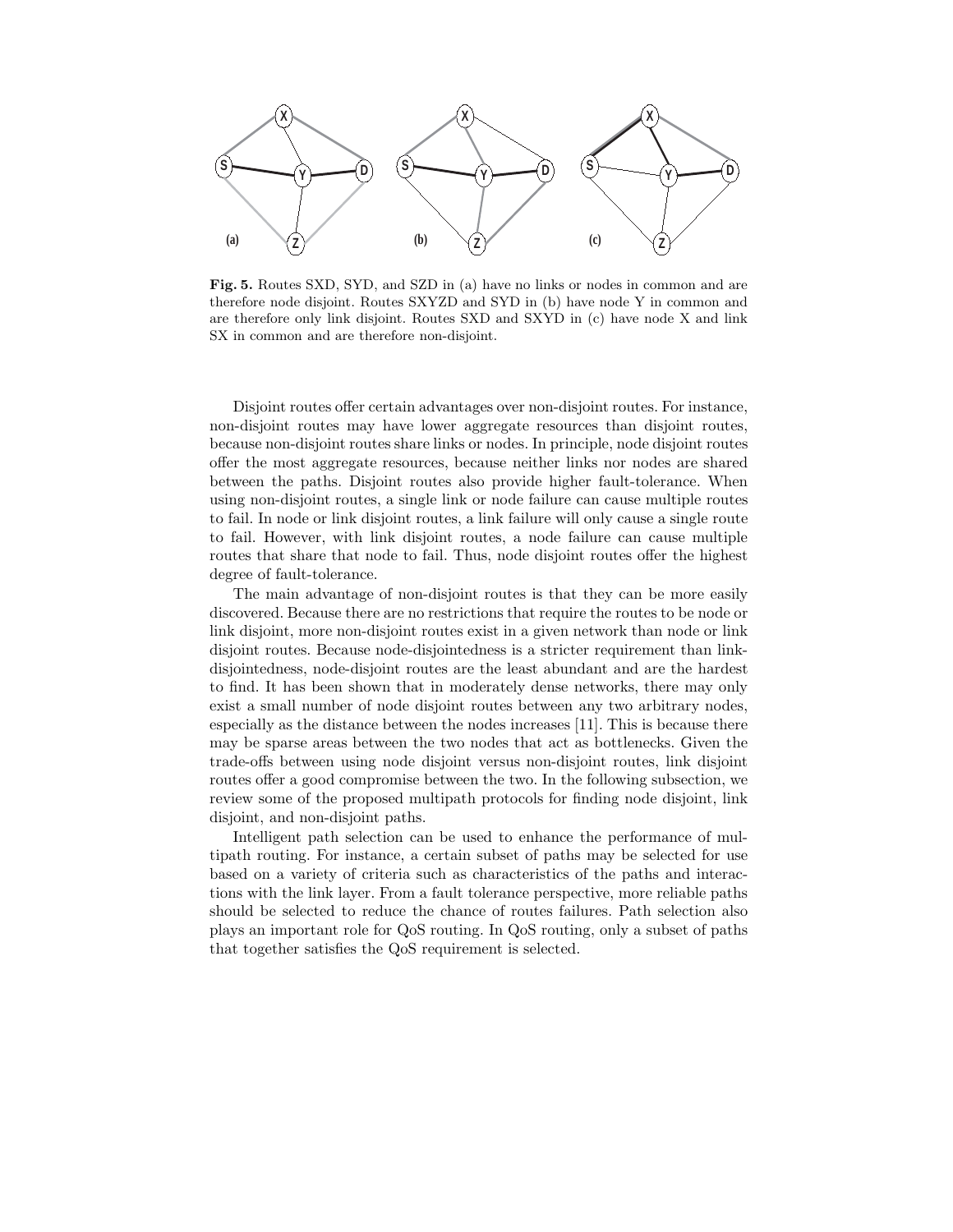After a source begins sending data along multiple routes, some or all of the routes may break due to node mobility and/or link and node failures. As in unipath routing, route maintenance must be performed in the presence of route failures. As discussed previously for unipath routing, route discovery can be triggered upon failure of the route. In the case of multipath routing, route discovery can be triggered each time one of the routes fails or only after all the routes fail. Waiting for all the routes to fail before performing a route discovery would result in a delay before new routes are available. This may degrade the QoS of the application. However, initiating route discovery every time one of the routes fails may incur high overheads. Performing route discovery when *N* routes fail, where *N* is less than the number of paths available, may be a compromise between the two options.

*Split Multipath Routing.* Split Multipath Routing (SMR) proposed in [12] is an on-demand multipath source routing protocol. SMR is similar to DSR, and is used to construct maximally disjoint paths. Unlike DSR, intermediate nodes do not keep a route cache, and therefore, do not reply to RREQs. This is to allow the destination to receive all the routes so that it can select the maximally disjoint paths. Maximally disjoint paths have as few links or nodes in common as possible. Duplicate RREQs are not necessarily discarded. Instead, intermediate nodes forward RREQs that are received through a different incoming link, and whose hop count is not larger than the previously received RREQs. The proposed route selection algorithm only selects two routes. However, the algorithm can be extended to select more than two routes. In the algorithm, the destination sends an RREP for the first RREQ it receives, which represents the shortest delay path. The destination then waits to receive more RREQs. From the received RREQs, the path that is maximally disjoint from the shortest delay path is selected. If more than one maximally disjoint path exists, the shortest hop path is selected. If more than one shortest hop path exists, the path whose RREQ was received first is selected. The destination then sends an RREP for the selected RREQ.

*AOMDV.* AOMDV [13] is an extension to the AODV protocol for computing multiple loop-free and link-disjoint paths. To keep track of multiple routes, the routing entries for each destination contain a list of the next-hops along with the corresponding hop counts. All the next hops have the same sequence number. For each destination, a node maintains the advertised hop count, which is defined as the maximum hop count for all the paths. This is the hop count used for sending route advertisements of the destination. Each duplicate route advertisement received by a node defines an alternate path to the destination. To ensure loop freedom, a node only accepts an alternate path to the destination if it has a lower hop count than the advertised hop count for that destination. Because the maximum hop count is used, the advertised hop count therefore does not change for the same sequence number. When a route advertisement is received for a destination with a greater sequence number, the next-hop list and advertised hop count are reinitialized.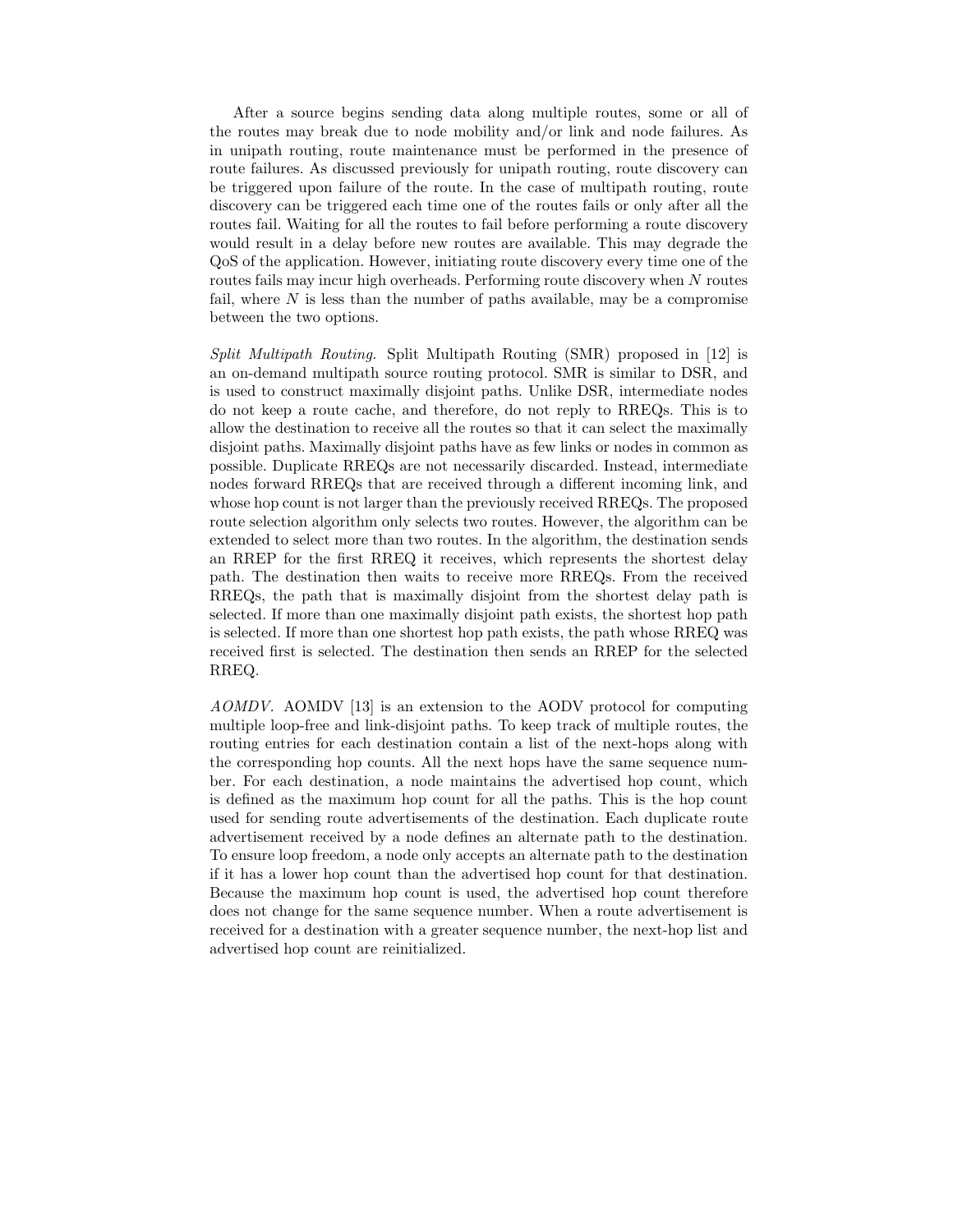AOMDV can be used to find node-disjoint or link-disjoint routes. To find node-disjoint routes, each node does not immediately reject duplicate RREQs. Each RREQ arriving via a different neighbor of the source defines a node-disjoint path. This is because nodes cannot broadcast duplicate RREQs, so any two RREQs arriving at an intermediate node via a different neighbor of the source could not have traversed the same node. In an attempt to get multiple linkdisjoint routes, the destination replies to duplicate RREQs regardless of their first hop. To ensure link-disjointness in the first hop of the RREP, the destination only replies to RREQs arriving via unique neighbors. After the first hop, the RREPs follow the reverse paths, which are node-disjoint and thus link-disjoint. The trajectories of each RREP may intersect at an intermediate node, but each takes a different reverse path to the source to ensure link-disjointness.

*AODVM.* AODVM [11] is an extension to AODV for finding multiple nodedisjoint paths. Intermediate nodes are not allowed to send a route reply directly to the source. Also, duplicate RREQ packets are not discarded by intermediate nodes. Instead, all received RREQ packets are recorded in an RREQ table at the intermediate nodes. The destination sends an RREP for all the received RREQ packets. An intermediate node forwards a received RREP packet to the neighbor in the RREQ table that is along the shortest path to the source. To ensure that nodes do not participate in more than one route, whenever a node overhears one of its neighbors broadcasting an RREP packet, it deletes that neighbor from its RREQ table. Because a node cannot participate in more than one route, the discovered routes must be node-disjoint.

**Comparison of Unipath and Mulitpath Routing.** The main advantage of DSR over AODV is its simplicity. In DSR, while nodes do maintain route caches, they do not need to maintain routing tables with forwarding information, as in AODV. However, with DSR, more overhead is incurred in routing data packets, since the entire route must be specified in the packet header. The multipath extensions to DSR and AODV inherit these advantages and disadvantages from their parent protocols. Therefore, the main advantage of SMR, and any multipath extension to DSR, is simplicity.

Both AODV and DSR allow for intermediate nodes to respond to RREQs, which can reduce the time for route discoveries. However, both SMR and AODVM do not allow intermediate nodes to reply to route discoveries, in order to ensure that the destination can select disjoint paths. The primary advantage of AOMDV is that it allows intermediate nodes to reply to RREQs, while still selecting disjoint paths. All three multipath protocols do not reject duplicate RREQs at intermediate nodes. This allows for the discovery of more paths. However, it also results in more message overhead during route discovery due to increased flooding. Additionally, in the multipath protocols the destination replies to multiple RREQs, which results in more overhead. However, in SMR and AOMDV, the destination only replies to a subset of the received RREQs.

The primary disadvantages of multipath routing protocols compared to unipath protocols are complexity and overhead. In the case of mulipath extensions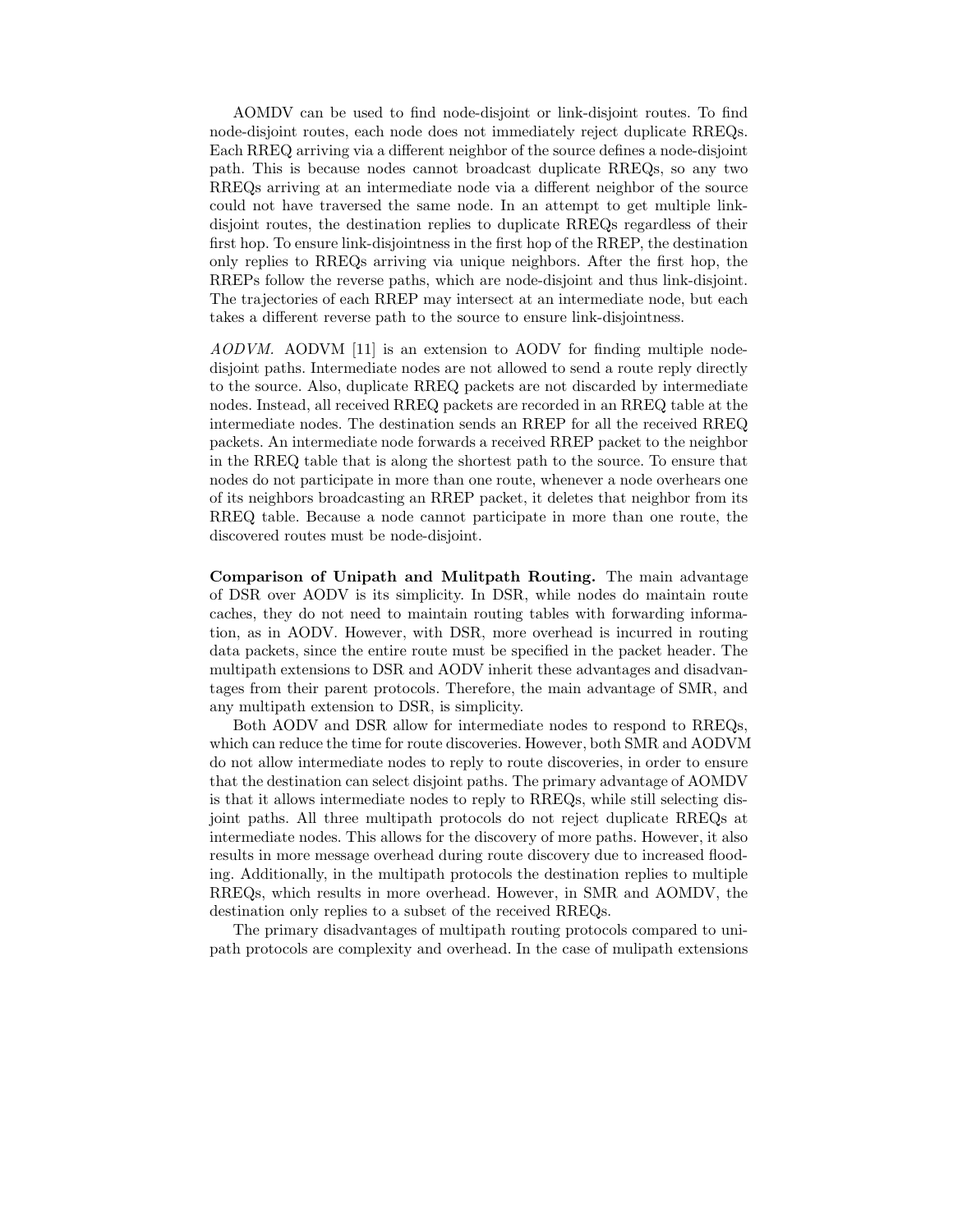to AODV, maintaining multiple routes to a destination results in larger routing tables at intermediate nodes. In multipath routing, as discussed in the next section, the method by which packets are allocated to the multiple routes must be taken into account. Multipath routing can result in packet reordering. In unipath routing, traffic allocation is not an issue, since only one route is used.

**Traffic Allocation.** Once the source node has selected a set of paths to the destination, it can begin sending data to the destination along the paths. The traffic allocation strategy used deals with how the data is distributed amongst the paths. The choice of allocation granularity is important in traffic allocation. The allocation granularity specifies the smallest unit of information allocated to each path. For instance, a per-connection granularity would allocate all traffic for one connection to a single path. A per-packet granularity would distribute the packets from multiple connections amongst the paths. A per-packet granularity results in the best performance [14]. This is because it allows for finer control over the network resources. It is difficult to evenly distribute traffic amongst the paths in the per-connection case, because all the connections experience different traffic rates. If a round-robin traffic allocation approach is used, however, a perpacket granularity may result in packets arriving out-of-order at the destination. Packet reordering is an issue that needs to be dealt with in multipath routing, possibly at the transport layer.

### **4.3 Link Layer Issues**

Nodes in an ad hoc network communicate through the wireless medium. If a shared channel is used, neighboring nodes must contend for the channel. When the channel is in use by a transmitting node, neighboring nodes hear the transmission and are blocked from receiving from other sources. Furthermore, depending on the link layer protocol, neighboring nodes may have to defer transmission until the channel is free. Even when multiple channels are used, the quality of neighboring transmissions may be degraded due to interference. Nodes within transmission range of each other are said to be in the same collision domain.

We now consider the situation where multipath routing is used and the multiple paths are used simultaneously to route data. Even if the multiple paths are node-disjoint, transmissions along the routes may interfere if some nodes among the routes are in the same collision domain. While node-disjointedness may ensure failure independence, it does not ensure transmission independence. When choosing multiple paths, it is important to choose paths that are as independent as possible to ensure the least interference between the paths.

Multiple metrics can be used to calculate the relative degree of independence among a set of paths, namely correlation [15] and coupling [16]. The correlation factor between two node-disjoint paths is defined as the total number of links connecting the paths [15]. Note that the correlation factor only applies to nodedisjoint paths. The coupling between two paths is calculated as the average number of nodes that are blocked from receiving data along one of the paths when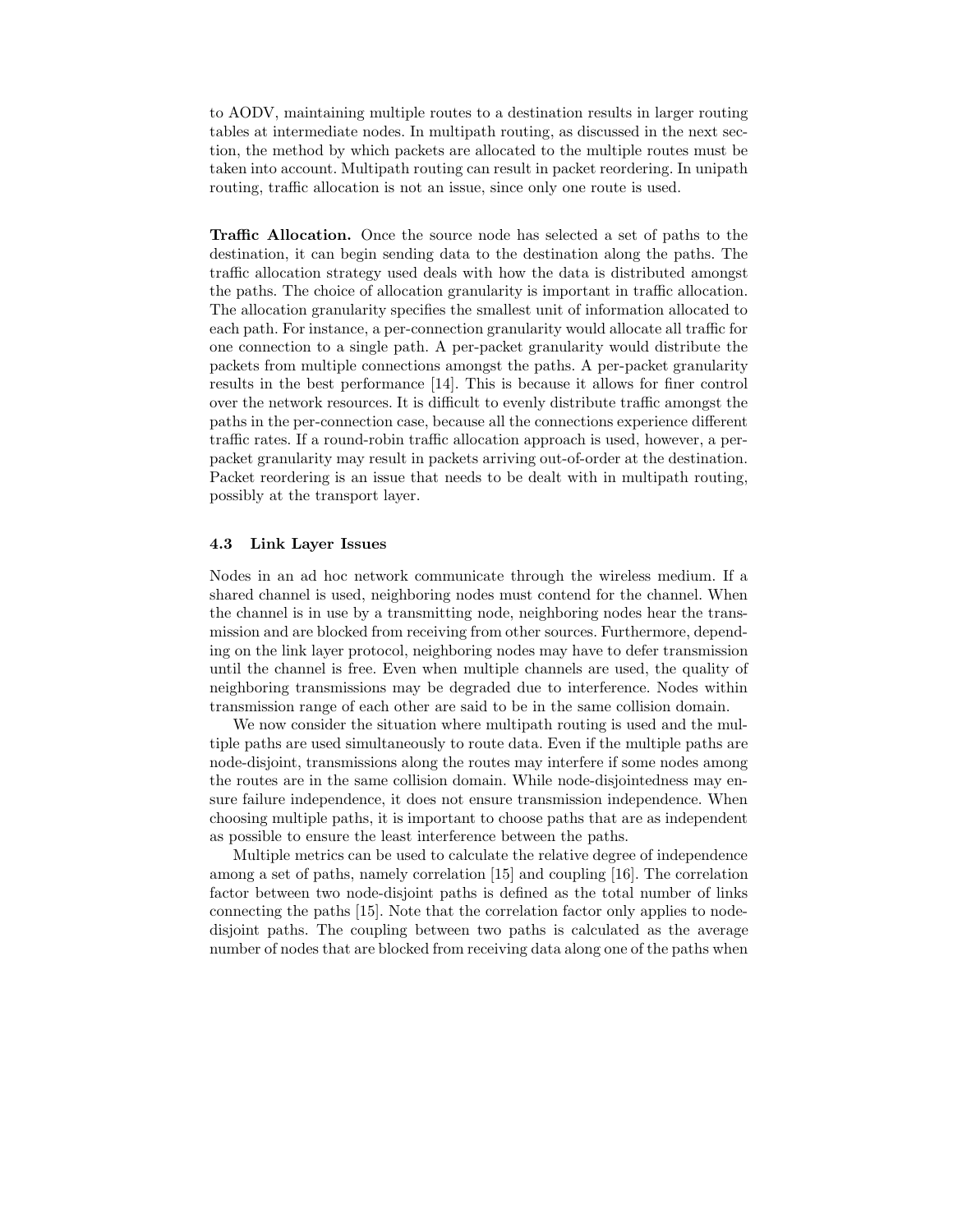a node in the other path is transmitting [16]. The advantage of using coupling as a metric is that it can be used for both disjoint and non-disjoint routes. Non-disjoint routes are considered highly coupled. Choosing paths that have low coupling or correlation can improve the performance of multipath routing.

# **5 Applications of Multipath Routing**

Multipath routing can be used to support a variety of applications in MANETs. In this section, we present proposed multipath routing methods that support reliability (fault tolerance), energy conservation, minimization of end-to-end delay, and satisfying bandwidth requirements. Finally, we discuss an example architecture which uses source coding that utilizes multipath route discovery and maintenance, along with traffic allocation to support video over MANETs.

### **5.1 Supporting Reliability (Fault Tolerance)**

**Satisfying Reliability Requirements.** MP-DSR is a multipath QoS-aware extension to DSR proposed in [17]. The protocol attempts to provide end-to-end reliability as the QoS metric. End-to-end reliability is defined as the probability of sending data successfully within a time window. The end-to-end reliability is calculated from the reliabilities of the paths used for routing. The path reliability is calculated from the link availabilities. Link availability is defined as the probability that a link is available from time  $t_0 + t$ , given that it is an active link at time  $t_0$  [18]. Path reliability is the product of the link availabilities along the path, assuming the link availabilities are independent. The end-to-end reliability is  $1 - \prod_{k \in K} (1 - k)$ , where *k* is the path reliability of a path, and *K* is the set of all paths. Essentially, the end-to-end reliability is the probability that at least one path does not fail within the given time window. Figure 6 shows an example of how to compute the end-to-end reliability given a multipath route and the link availabilities of each path. Notice that the end-to-end reliability is higher than any of the path reliabilities.

The operation of MP-DSR is as follows. The application first supplies MP-DSR with a path reliability requirement. MP-DSR then determines the number of paths needed and lowest path reliability requirement each path must provide. The source then sends RREQ messages intended for the destination node to its neighbors containing this requirement and the end-to-end requirement. The RREQ message also contains the traversed path, and the accumulated path reliability. The intermediate nodes check to see if the RREQ message still meets the reliability requirements. If so, the node updates the accumulated path reliability based on the availability of the link just traversed, and forwards the message to its neighbors. If the RREQ message no longer meets the requirements, the message is discarded. When the destination receives all the RREQ messages, it sorts the messages according to the path reliabilities, and selects a set of disjoint paths that together satisfy the end-to-end reliability requirement. An RREP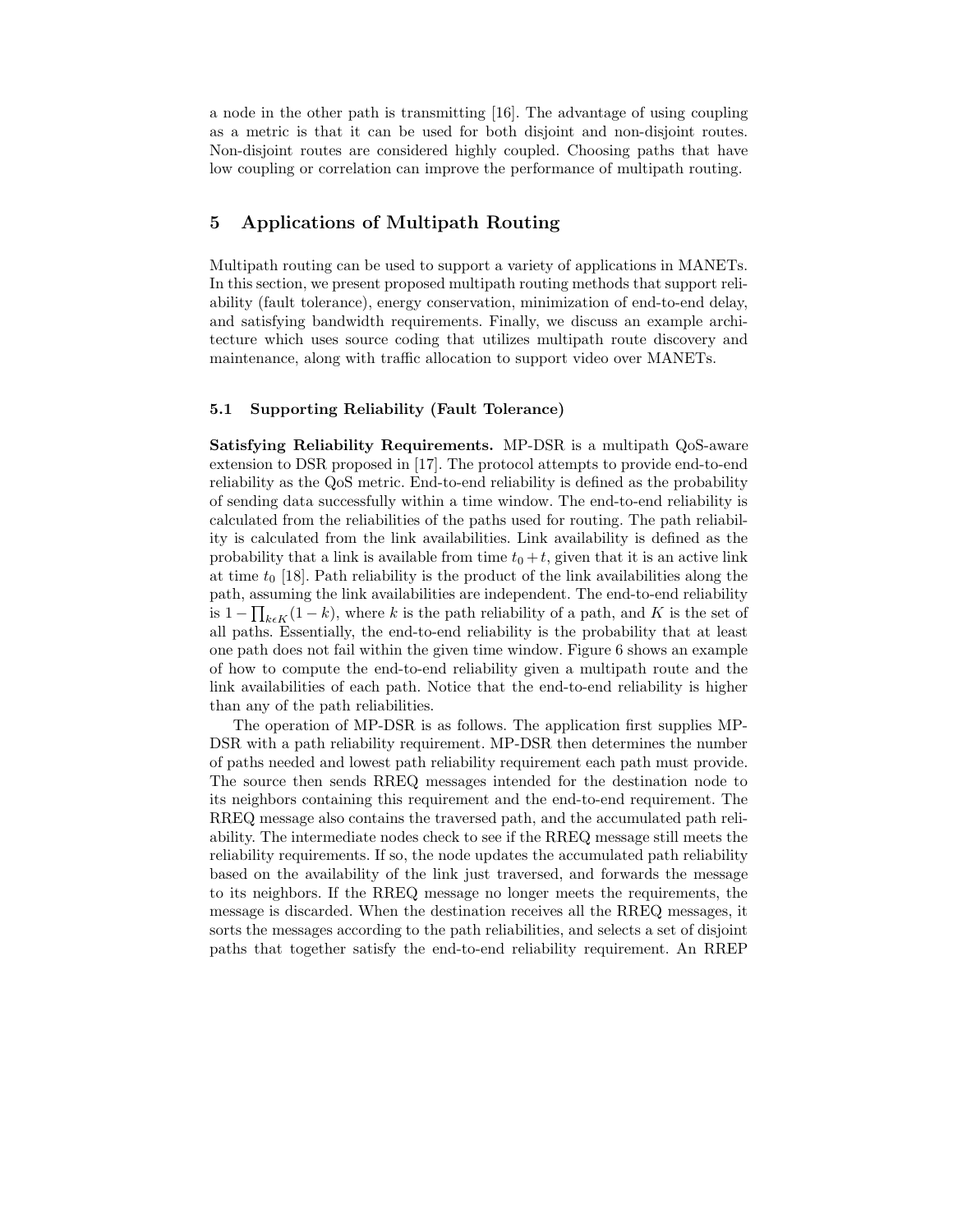

**Fig. 6.** Example network with multipath route consisting of three paths from S to D. The calculated path reliabilities are given to the right. The end-to-end reliability is calculated to be 0.89.

message is sent along each path back to the source. When the source receives the RREPs, it can begin using the multiple paths to route data.

Route maintenance can be performed when all routes fail or when the timer window expires. If all routes fail, the route discovery process is simply reinitiated. When the timer window expires, the source sends a route check messages along the paths to collect the path reliabilities. The destination replies to the route check messages. The source collects all the replies, and checks to see if the paths still meet the reliability requirement within a certain tolerance level. If validation is unsuccessful, then route discovery is triggered. One advantage of MP-DSR is that QoS characteristics are collected using local information available at intermediate nodes. Therefore, global knowledge is not required.

**Hybrid Network for Enhanced Reliability.** As discussed before, based on the results in [11], it may be difficult to find a suitable number of node disjoint paths between two nodes to provide the necessary fault tolerance and reliability. However, some ad hoc networks may contain heterogeneous nodes, where some nodes are more reliable than other nodes. For instance, in a battlefield, lowpowered sensors or handhelds may be deployed in the field, with high-powered, reliable, and secure nodes located in tanks or large vehicles. A scheme is proposed in [11] that takes advantage of reliable nodes to construct a reliable path between two nodes. In this scheme, a reliable path essentially consists of reliable nodes or reliable nodes connected by multiple node disjoint paths. Specifically, a reliable path is formed by concatenating reliable segments. A segment is deemed reliable if it consists totally of reliable nodes, or if there are a certain number of disjoint paths connecting the two reliable nodes. Refer to Figure 7 for an illustration of this scheme. AODVM is used to find node-disjoint paths between the nodes.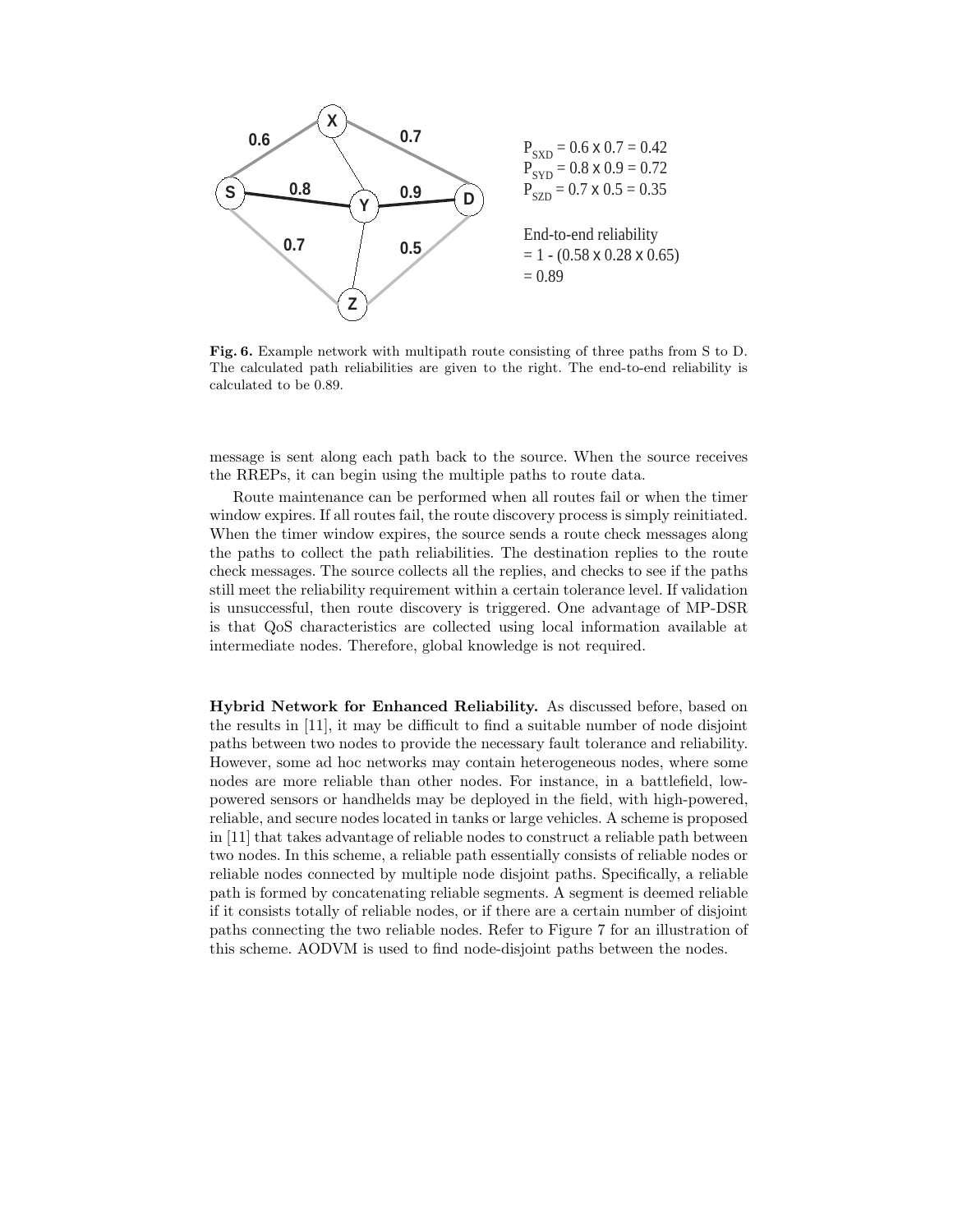

**Fig. 7.** Example of a reliable path between S and D [11]. The reliable path is formed by the concatenation of three reliable segments. Segment 1 and segment 3 are reliable because there are a suitable number of disjoint paths between the endpoints. In this example there must be three disjoint paths between the endpoints for the segment to be deemed reliable. Segment 2 is reliable because it consists entirely of reliable nodes.

In order to see performance gains, the reliable nodes should not be deployed randomly, especially when the number of reliable nodes is small. It is difficult to find multiple disjoint paths between two nodes because there may exist sparse areas between the nodes that act as a "bottleneck" area, as in Figure 7. Therefore, reliable nodes are deployed in these areas to provide reliable paths. The objective is to position reliable nodes such that the probability of establishing a reliable path between any two arbitrary nodes is maximized. The reliable nodes gather topology information from surrounding nodes to determine where to position themselves. Depending on the mobility of the nodes, the reliable nodes may have to reposition themselves. The reliable nodes should be faster than the other nodes, such that they can adapt to node mobility in a timely fashion. Since the reliable nodes are more powerful than other nodes, it is not unreasonable to believe that they are faster. For instance, reliable nodes may be located in large vehicles while the other nodes are carried by pedestrians. Results in [11] show that the deployment of only a few reliable nodes (10% of total nodes in the network) can result in an increase in the probability of establishing reliable paths between arbitrary nodes.

**Packet Salvaging for Fault Tolerance.** When using multiple paths for fault tolerance, if a source cannot send a packet due to a route failure, the packet can be routed along an alternate route. However, if only the source maintains multiple routes to the destination, when a route fails, a RERR message must propagate from an intermediate node all the way to the source before the packet can be routed along an alternate route. With packet salvaging [19], intermediate nodes maintain multiple routes to the destination, and a RERR message prop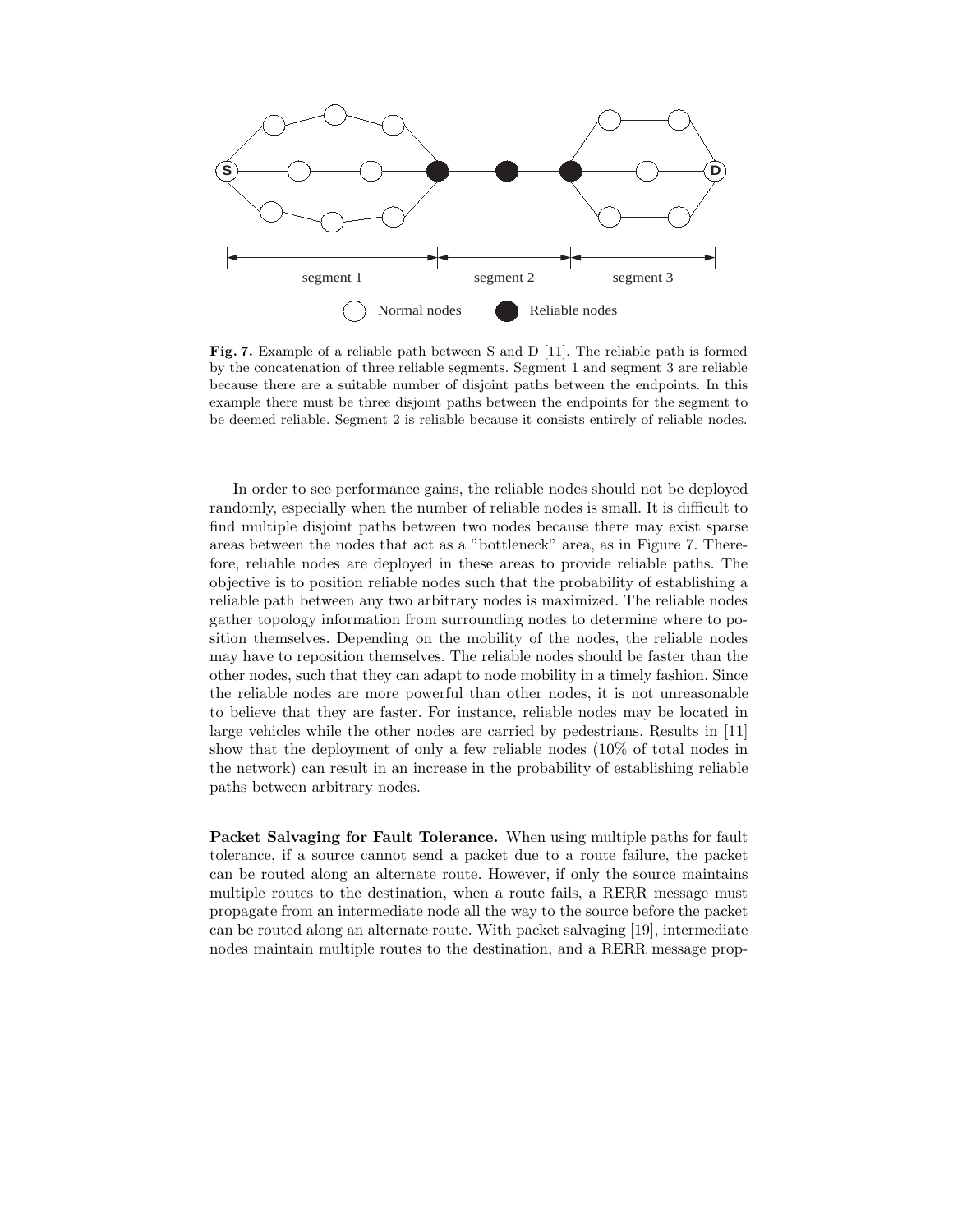agates upstream only until an intermediate node can forward the packet along an alternate route. This obviously reduces the packet delay for recovering from a route failure.

A multipath extension to DSR that employs packet salvaging is proposed in [20]. In this scheme, the first RREQ received by the destination is selected as the primary route. The destination node then supplies each intermediate node in the primary route with a link disjoint route to the destination. To do this, the destination sends the RREP for a received RREQ directly to the intermediate node the RREQ traversed, instead of to the source. It is possible that not all intermediate nodes will receive an alternate route to the destination. Figure 8 depicts this scheme. Whenever an intermediate node along the primary route fails to forward a packet to the next node due to a link failure, it switches to its alternate route. It does this by replacing the unused portion of the route in the packet header with the new alternate route. For instance, referring to Figure 8, if link  $L_i$  fails, node  $n_i$  will replace  $L_i - L_k$  in the packet header with  $P_i$ . When a link along  $P_i$  breaks, a RERR message is sent upstream until it reaches  $n_{i-1}$ , which then switches to path  $P_{i-1}$ . The intermediate node is subsequently responsible for modifying all packet headers to use the alternate route. When the source receives a RERR message, it means all alternate routes have failed, and therefore, a new route discovery must be performed.



**Fig. 8.** An example of multipath protocol proposed in [20]. Each intermediate node *<sup>n</sup>*<sup>i</sup> along the primary path has an alternate route  $P_i$  to the destination D.

The previous scheme only uses one route at a time. That is, alternate routes are only used when the current route fails. This may result in unused routes becoming stale. A similar multipath protocol called CHAMP (Caching and Multipath Routing) [19] uses round-robin traffic allocation to keep routes fresh. It also employs cooperative packet caching to improve fault tolerance. In CHAMP, the source broadcasts an RREQ when it doesn't have a route to the destination.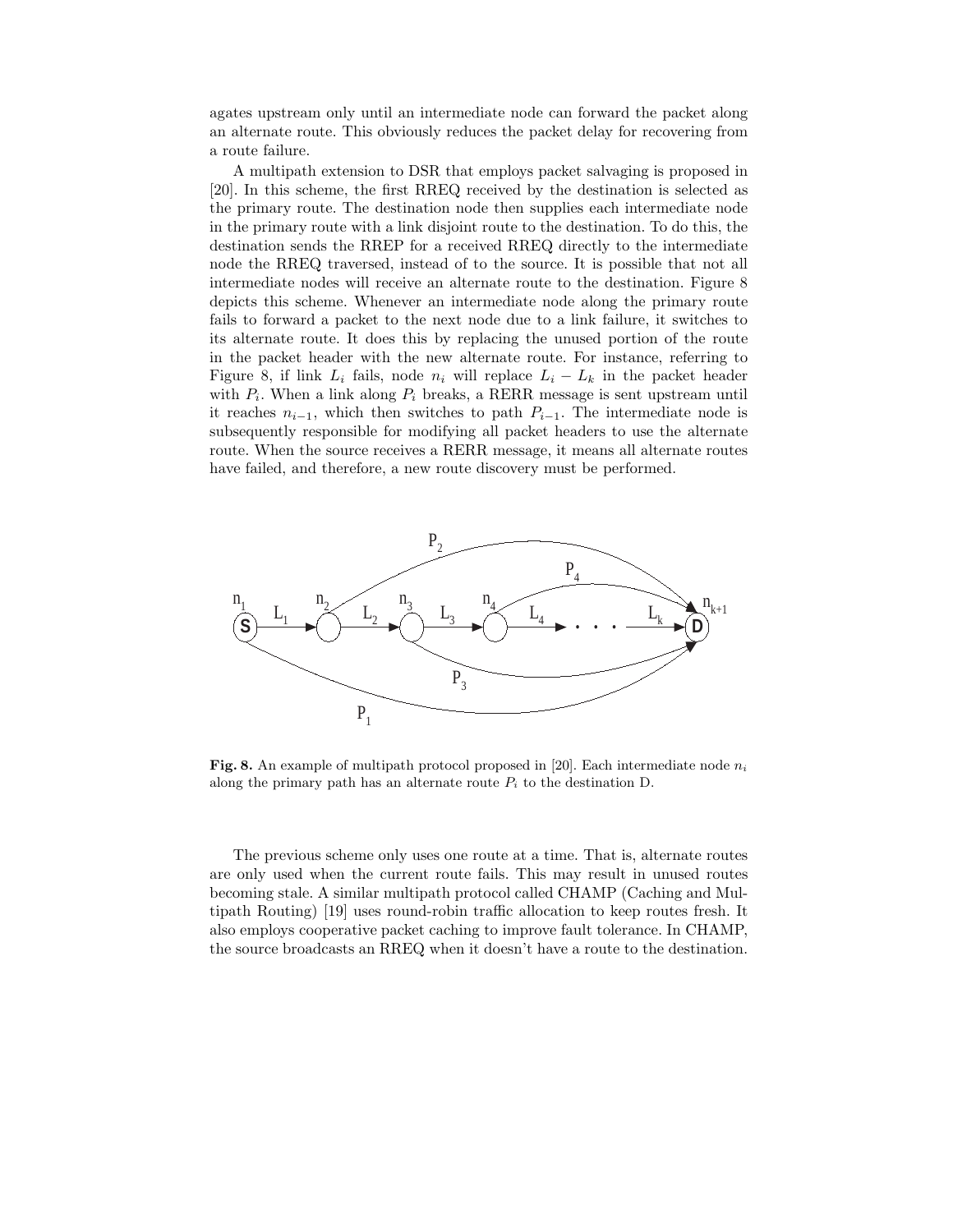Intermediate nodes forward the RREQ until it reaches the destination. While receiving RREQs, an intermediate node keeps track of the neighbors that are on an equal shortest path back to the source. The destination sends an RREP if the route in the RREQ is less than or equal to the shortest route received. A node only accepts the shortest routes to the destination, and the routes must be of equal length. When routing a packet to a destination, a node sends the packet along the least used route, thereby spreading data packets over all the available routes. Routes are of equal length in order to help reduce out-of-order packets arriving at the destination. CHAMP allows for non-disjoint paths.

CHAMP takes advantage of temporal locality in routing, where a dropped packet is a recently sent packet. Each node keeps a cache of packets it recently forwarded. If a node is unable to forward a packet to the next hop neighbor along a route, the route is removed from the route cache. If an alternate route to the destination is available, the node forwards the packet along this route. If no alternate routes are available, the node broadcasts a RERR message with the packet information. When a node receives a RERR message for a particular packet, it removes the corresponding route from its route cache. It then checks to see if it has the packet in its data cache. If it has the packet cached and an alternate route to the destination is available, the packet is forwarded along this route. Otherwise, the node re-broadcasts the RERR message, and the process continues. If the source node of a packet receives a RERR message for that packet and no alternate routes to the destination are available, the source initiates a route discovery.

In both of the previous studies [19] [20], it was found that maintaining just one alternate route at each node was optimal in terms of performance. Maintaining multiple routes at intermediate nodes results in less frequent route discoveries. Both protocols demonstrate how link disjoint paths work adequately well for fault tolerance purposes.

**Diversity Coding.** A multipath traffic allocation scheme for ad hoc networks that uses M-for-N diversity coding is proposed in [21]. In this scheme, a packet is split up into *N* equal size blocks. Then, *M* blocks of the same size are added to the packet as overhead. The additional blocks are calculated from the *N* blocks, and provide redundant information. The  $N + M$  total blocks are then allocated to the multiple available paths. Based on the M-for-N coding scheme, if no more than *M* blocks are lost, the original packet can be reconstructed from the received blocks.

The main idea behind this scheme is to allocate the blocks amongst the routes such that the probability of losing no more than *M* blocks is maximized. Therefore, it is reasonable to believe that more blocks should be assigned to more reliable routes. In this scheme, each path is assigned a probability of success. The paths are assumed to be total erasure channels, in which either all the data or no data sent along the channel is received at the destination. Therefore, if a path fails, all the blocks sent along that path are lost. Otherwise, all the blocks are received. An equation is developed in [21] to compute the probability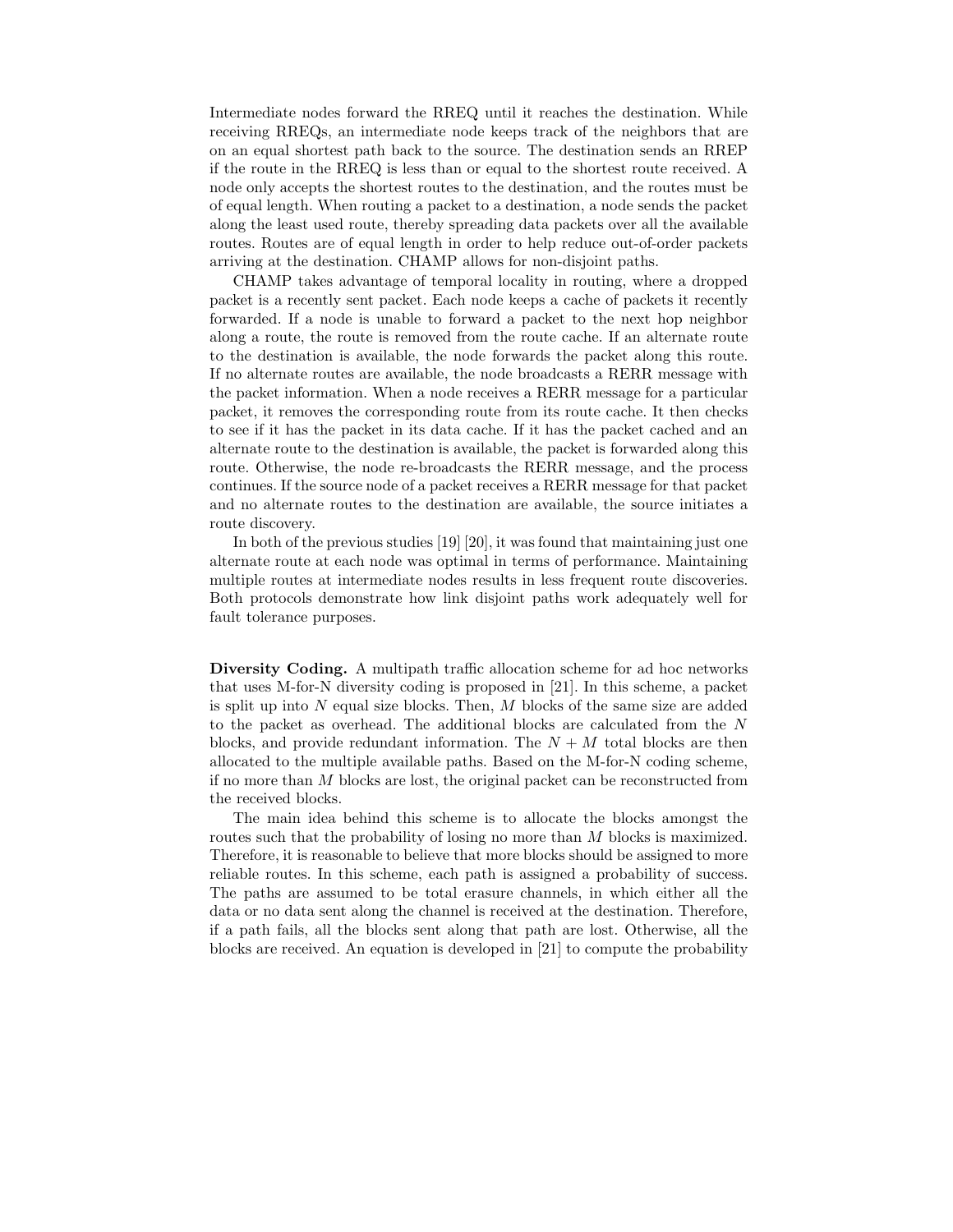of success, or the probability that no more than *M* blocks are lost, based on the probabilities assigned to each path and how the blocks are allocated. The equation is maximized to determine which routes to use and how the blocks should be allocated to each route. An observation in [21] was made that in the limit as the number of paths becomes large, the probability of success is 100%.

This scheme requires the existence of a mechanism to assign path success probabilities. Mechanisms for calculating path reliability do exist [17] [18]. The coding scheme used should also be relatively fast. The amount of overhead added to each packet obviously should be less than the actual size of the packet in order to see performance gains.

### **5.2 Minimizing End-to-End Delay**

A traffic allocation scheme is proposed in [22] that uses weighted round robin packet distribution to improve the delay and throughput. In this scheme, the source node maintains a set of multiple paths to the destination, and distributes the load amongst the paths according to the RTT of each path. Paths that have a smaller RTT are allocated more consecutive packets. It is assumed in this scheme that the RTT of each path is inversely proportional to the available bandwidth. To justify this, it is assumed that ad hoc networks have less heterogeneity than WAN, and the bandwidth-delay product is a constant. Therefore, traffic is distributed amongst the paths proportional to the available bandwidth of the paths. In addition to improving the end-to-end delay, the scheme can also improve network congestion. A multipath extension to DSR called MSR is used by the source node to find multiple paths to the destination. Disjoint paths are preferred to ensure path independence.

The scheme proposed in [23] attempts to minimize the end-to-end delay for sending a volume of data from source to destination by using multipath routing and intelligent traffic allocation. In this scheme, data is routed along multiple paths in sequential blocks. Since routes may break before all the data is transmitted, new paths must be discovered. The scheme divides the total data into chunks and uses a new set of multiple paths to route each chunk. Pre-emptive route discoveries are done to find new paths before route errors occur. In order to determine how to distribute data amongst the paths, the scheme uses a mechanism to predict the lifetime of a path. The lifetime of a path is determined by the link affinity, which is a prediction of the life span of a link. The affinity is calculated based on the transmission range of the nodes, distance between nodes, and the average velocity of the nodes. A path's stability is defined as the smallest link affinity along the path.

The route discovery process is essentially an extension to DSR. One extension to DSR is that intermediate nodes append the link affinity value to route reply packets. Therefore, when the source receives the route replies, it can determine the stability of each path. Also, the source node records the time it sends a route request and the times each route reply is received, so that it has the total time of route discovery. This time indicates the delay of the path due to congestion, packet transmission, and hop count. In the scheme, an optimization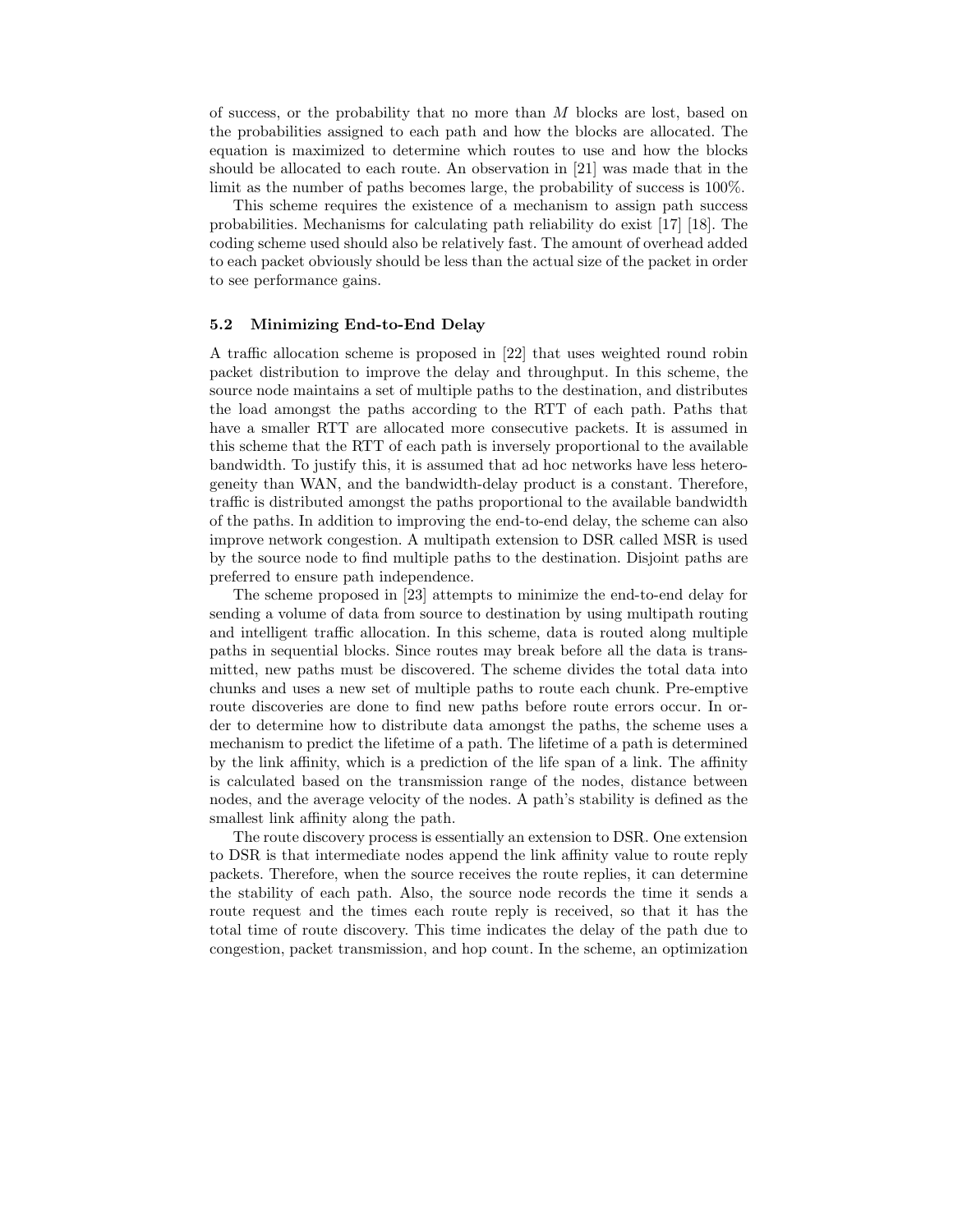problem is defined that minimizes the average network delay for sending the data, based on the constraints that data is distributed among multiple paths and the distributed data must reach the destination within the lifetime of those paths. Given the set of discovered stable paths with their corresponding delay and hop counts, the optimization problem selects a subset of the paths and determines how data will be distributed amongst the paths. A chunk of the total data is then distributed among the selected paths. Before transmission of the data chunk is complete, a new route discovery process is performed to find new routes. The route discovery is performed at a time such that the new routes are available just before transmission of the chunk is complete. The optimization problem is then calculated again for the new routes, and another data chunk is transmitted. The process continues until the total data volume is transmitted to the destination. This is a good example of a comprehensive scheme that employs mechanisms for route discovery, traffic allocation, and route maintenance to improve the QoS.

#### **5.3 Satisfying Bandwidth Requirements**

A bandwidth reservation scheme for ad hoc networks that uses multipath routing is proposed in [24]. The protocol attempts to find multiple paths that collectively satisfy the bandwidth requirements. The original bandwidth requirement is essentially split into multiple sub-bandwidth requirements. Each sub-path is then responsible for one sub-bandwidth requirement. This protocol is on-demand and uses the local bandwidth information available at each node for discovering routes. A ticket-based approach is used to search for multiple paths. In this approach a number of probes are sent out from the source, each carrying a ticket. Each probe is responsible for searching one path. The number of tickets sent controls the amount of flooding that is done. Each probe travels along a path that contains the necessary bandwidth.

The source initially sends a certain number of tickets each containing the total bandwidth requirement. The tickets are sent along links that contain sufficient bandwidth to meet the requirement. When an intermediate node receives a ticket, it checks to see which links have enough bandwidth to meet the requirement. If it finds some, it then chooses a link, reserves the bandwidth, and forwards the ticket on the link. If no links have the required bandwidth, the node reserves bandwidth along multiple links such that the sum of the reserved bandwidths equals the original requirement. In this way, the bandwidth requirement is split into sub-bandwidth requirements equaling the bandwidths reserved along each of the links. The original ticket is split into sub-tickets, with each sub-ticket being forwarded along one of the links. Each sub-ticket is then responsible for finding a multi-path satisfying the sub-bandwidth requirement. If no links can be found to satisfy the bandwidth requirements, the intermediate node drops the ticket. Links with more available bandwidth are preferred. An example of the route discovery process is given in Figure 9. The destination eventually receives multiple tickets or sub-tickets comprising a whole ticket. The destination chooses a single ticket, which represents a uni-path, or a group of sub-tickets comprising a whole ticket, which represents a multipath, and sends a route reply. The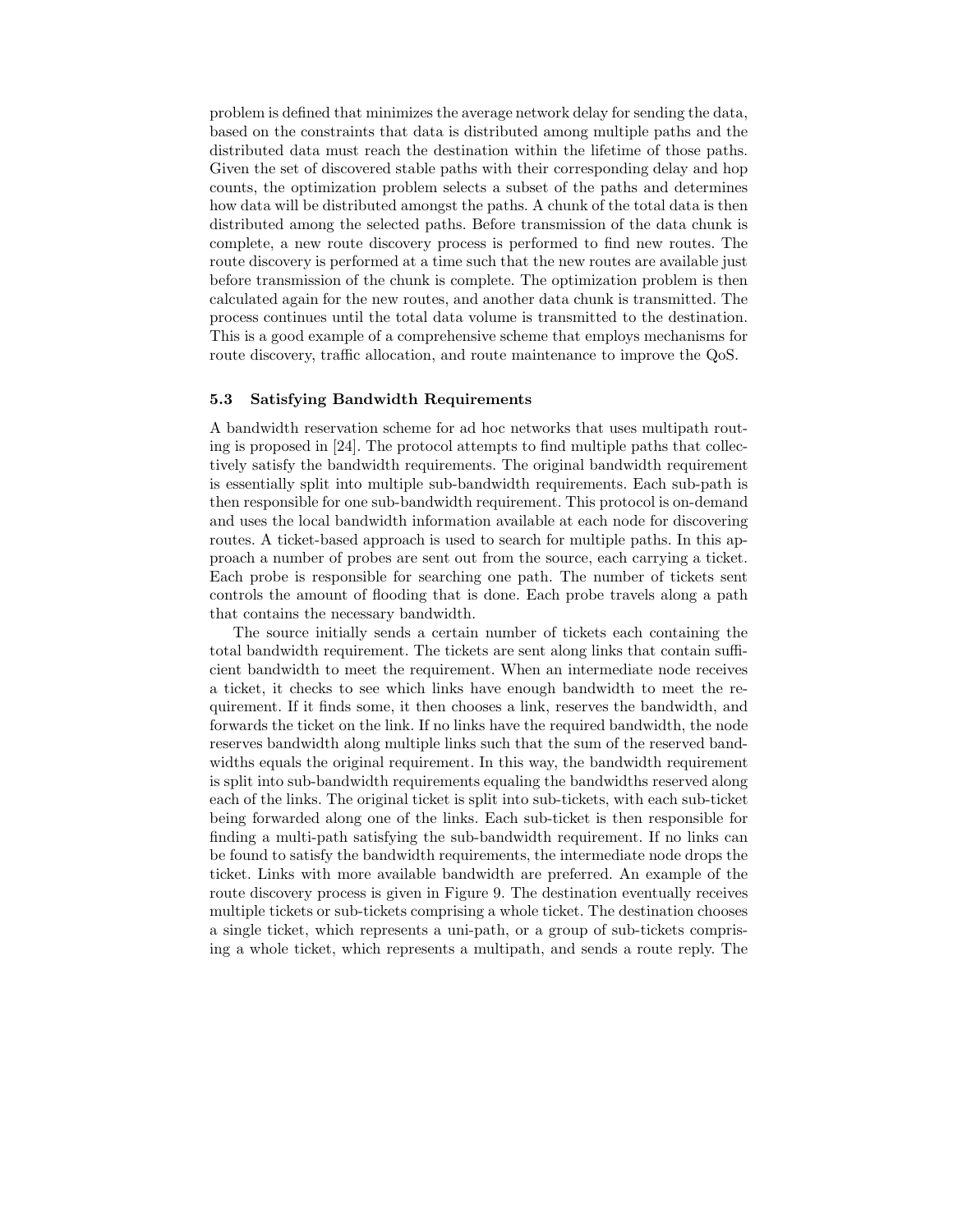route replies traverse the reverse paths taken by the sub-tickets, confirming the bandwidth reservations along the way.



**Fig. 9.** Example of the route discovery process for bandwidth reservation scheme proposed in [24]. The links are labeled with their available bandwidth. Each message is labeled with the tuple (ticket ID, bandwidth requirement). Ticket IDs are assigned in a hierarchical fashion (Ticket 2.1 is a sub-ticket of ticket 2). Node S initially distributes two tickets. Node X drops ticket 1, because not enough bandwidth is available to proceed. Node S divides ticket 2 into sub-tickets 2.1 and 2.2, with sub-requirements 3 and 1 respectively. The sub-tickets merge at node W and take the same path to node D. D receives 2 paths to the destination: SYWZD and SWZD.

The above ticket-based approach does not specify how the available link bandwidth is determined. Specifically, the approach does not deal with the radio interference problem. To address this issue, a multipath protocol that uses the CDMA-over-TDMA model is proposed in [25]. In this model, bandwidth is calculated and reserved based on the free time slots of links. In this approach, the network is flooded during route discovery to search for paths. Each RREQ packet accumulates the link-state of the path it traverses. The link-state corresponds to the free time slot list for each of the traversed links. For each RREQ packet the destination receives, the maximal bandwidth available on the path is determined based on the free time slots. The destination keeps track of the accumulated bandwidth for the paths it has discovered. Once the destination receives enough paths to satisfy the bandwidth requirement, it can send the route replies and reserve the time slots along the paths.

In the time-slotted scheme, intermediate nodes do not drop the RREQ packets, as in the ticket-based scheme. The time-slotted approach accumulates the link-state of the entire path, and the destination can construct a partial network topology with corresponding link state in an on-demand fashion. The ticketbased approach makes hop-by-hop decisions based on only local link-state, and intermediate nodes drop RREQ packets when not enough bandwidth is avail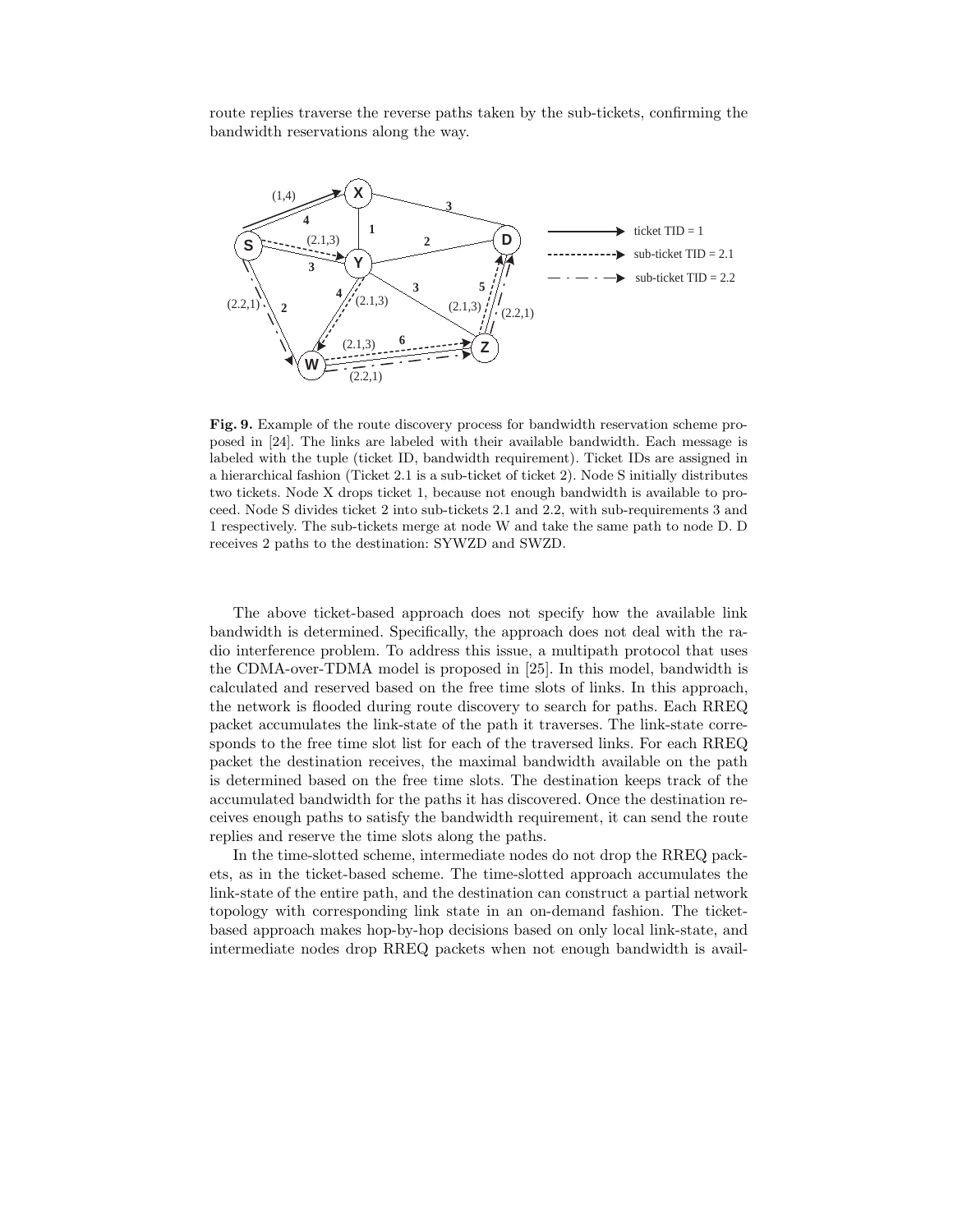able on the local links. Because intermediate nodes do not drop RREQs, the time-slotted approach can potentially find more paths. The bandwidth allocation along the paths can also be maximized, since the link-state is available for the entire path. However, these advantages come at the expense of higher message overhead, because the network is flooded and RREQs must store the entire path link-state. Both approaches allow for non-disjoint paths.

### **5.4 Minimizing Energy Consumption**

Since a MANET may consist of nodes which are not able to be re-charged in an expected time period, energy conservation is crucial to maintaining the life-time of such a node. In networks consisting of these nodes, where it is impossible to replenish the nodes' power, techniques for energy-efficient routing as well as efficient data dissemination between nodes is crucial. An energy-efficient mechanism for unipath routing in sensor networks called directed diffusion has been proposed in [26]. Directed diffusion is an on-demand routing approach. In directed diffusion, a (sensing) node which has data to send periodically broadcasts it. When nodes receive data, they send a reinforcement message to a pre-selected neighbor which indicates that it desires to receive more data from this selected neighbor. As these reinforcement messages are propagated back to the source, an implicit data path is set up; each intermediate node sets up state that forwards similar data towards the previous hop.

Directed diffusion is an on-demand routing approach; it was designed for energy efficiency so it only sets up a path if there is data between a source and a sink. However, the major disadvantage of the scheme, in terms of energyefficiency, is the periodic flooding of data. In order to avoid the flooding overhead, [27] proposes the setup and maintenance of alternate paths in advance using a localized path setup technique based upon the notion of path reinforcement. The goal of a localized reinforcement-based mechanism is for individual nodes to measure short term traffic characteristics and choose a primary path as well as a number of alternate paths based upon their empirical measurements. An alternate path is intended to be used when the primary fails. "Keep-alive" data is sent through the alternate paths even when the primary path is in use. Because of this continuous "keep-alive" data stream, nodes can rapidly switch to an alternate path without going through a potentially energy-depleting discovery process for a new alternate path.

A multipath routing technique which uses braided multipaths is also proposed in [27]. Braided multipaths relax the requirement for node disjointness. Multiple paths in a braid are only partially disjoint from each other and are not completely node-disjoint. These paths are usually shorter than node-disjoint multipaths and thus consume less energy resources; alternate paths should consume an amount of energy comparable to the primary path. A simple localized technique for constructing braids is as follows. A source sends out a primary path reinforcement to its (primary path) neighbor as well as alternate path reinforcements to its (alternate path) neighbors. Each node in the network performs this same neighbor and path selection process. The evaluation of the performance of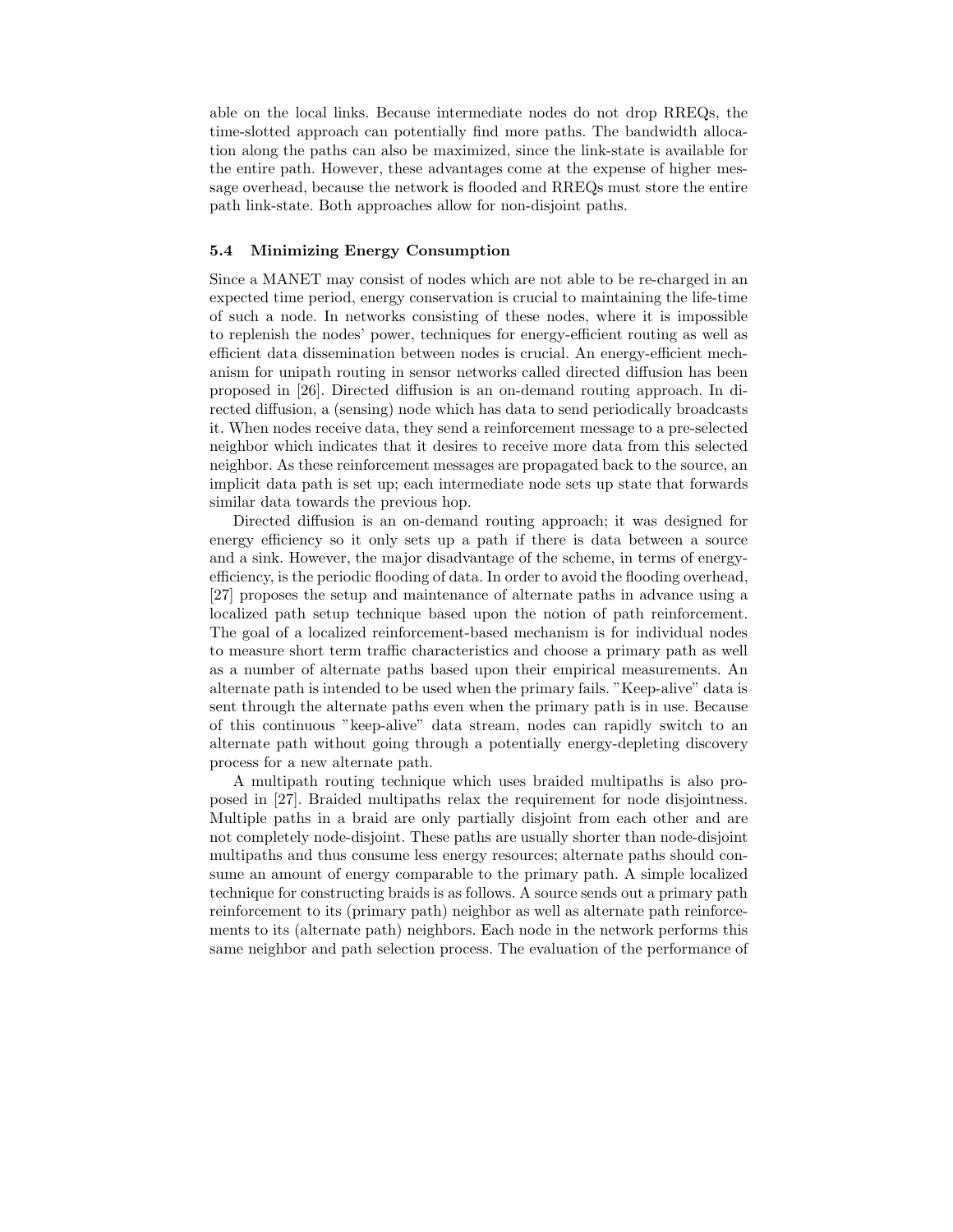the proposed energy constrained algorithms is a function of the overall goal of minimizing energy resources. It was found that energy-efficient multipath routing using the braided multipath approach expends only 33% of the energy of disjoint paths for alternate path maintenance in some cases, and have a 50% higher resilience to isolated failures.

### **5.5 Example Application: Source Coding for Video Support**

A system for transporting video over ad hoc networks using multipath routing and source coding is proposed in [28]. The system considers two types of source coding: *multiple-description coding* and *layered coding*. Both types of coding create multiple sub-streams out of a single video stream. In multiple-description coding, each sub-stream has equal importance, and therefore, each sub-stream contributes equally to the quality level. In layered coding, a base layer stream is created along with multiple enhancement layer streams. The base layer stream provides a basic level of quality, while each enhancement layer stream if correctly received adds to the quality. Therefore, in layered coding, base layer packets should be sent along more reliable paths to ensure that they are received at the destination.

In the system, the source maintains multiple paths to the destination and reserves bandwidth along the paths such that the total bandwidth falls within an acceptable range. The total number of paths is not necessarily equal to the number of streams. Therefore, a path may carry packets from different streams. Similarly, packets from one stream may be allocated to different paths. The task of the source is to allocate the packets from each stream among the paths such that a minimum level of quality can be observed at the receiver. Depending on the path conditions and application requirements, the source chooses to use multiple-description coding or layered coding. The source coder also must adjust the rate allocation to each stream depending on the available bandwidth. Using intelligent path selection and traffic allocation along with adaptive source coding, the system can adapt well to fluctuating network conditions caused by path failures or changes in available bandwidth. Refer to Figure 10 for a depiction of the system architecture.

A scheme to provide reliable transport for video specifically using layered coding along with multipath routing is proposed in [29]. In the proposed scheme, the video data is encoded into two layers: the base layer and one enhancement layer. The source uses two disjoint paths to the destination to route data. Base layer packets are sent along one path, while enhancement layer packets are sent along the other path. Base layer packets are protected using Automatic Repeat Request (ARQ). When a base layer packet is lost, the destination sends an ARQ request to the source. When an ARQ request is received, the source retransmits the base layer packet along the enhancement layer path to ensure timely arrival of the base layer packet, and the enhancement layer packet being transmitted at that time instance is discarded. The necessary bandwidth for the base layer and enhancement layer paths are reserved using a signaling protocol. This scheme is depicted in Figure 11.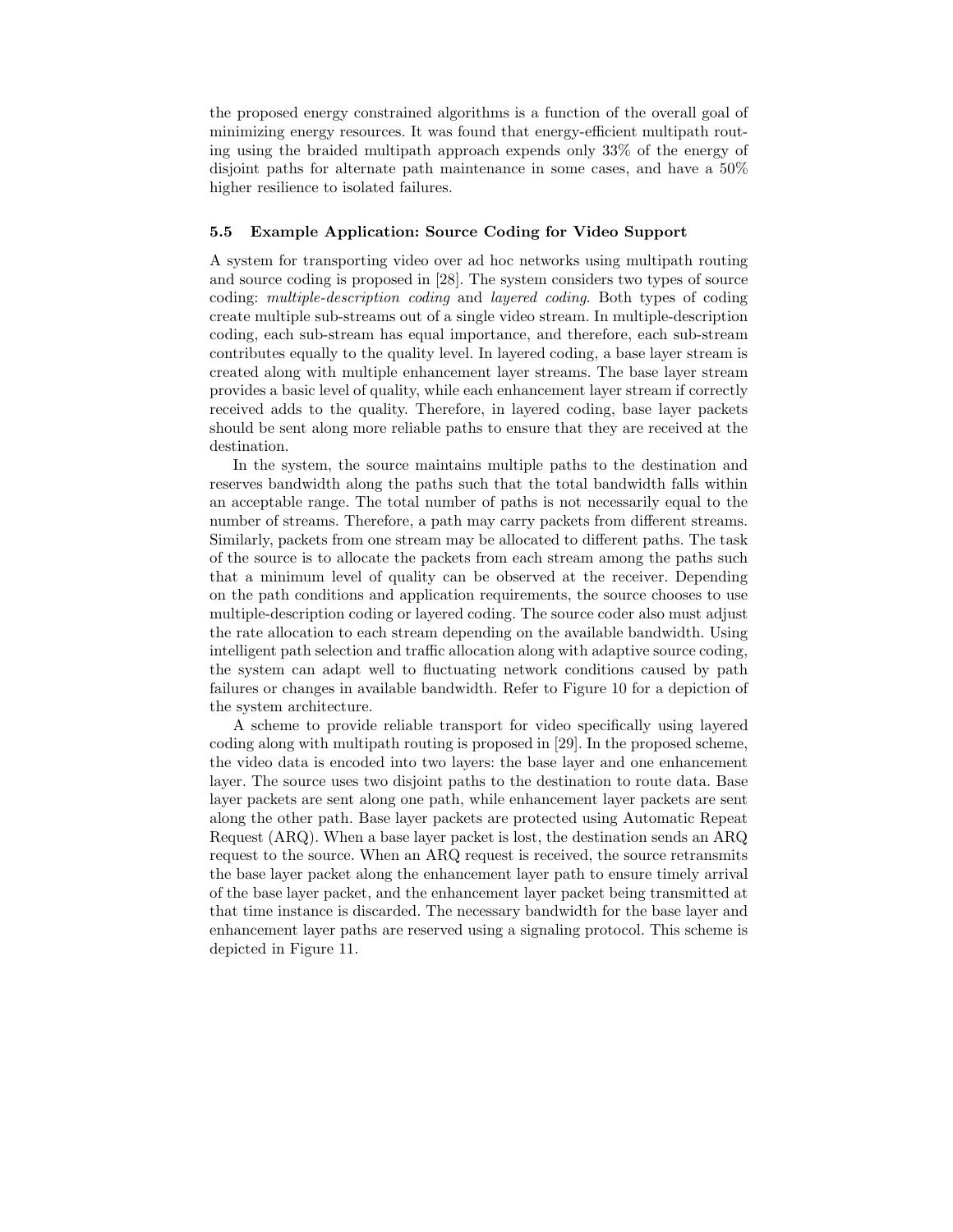

Fig. 10. Architecture for multipath source coding system proposed in [28].



**Fig. 11.** Multipath layered coding scheme proposed in [29]. Base layer (BL) packets are sent along path 2, while enhancement layer (EL) packers and retransmitted BL packets are sent along Path 1.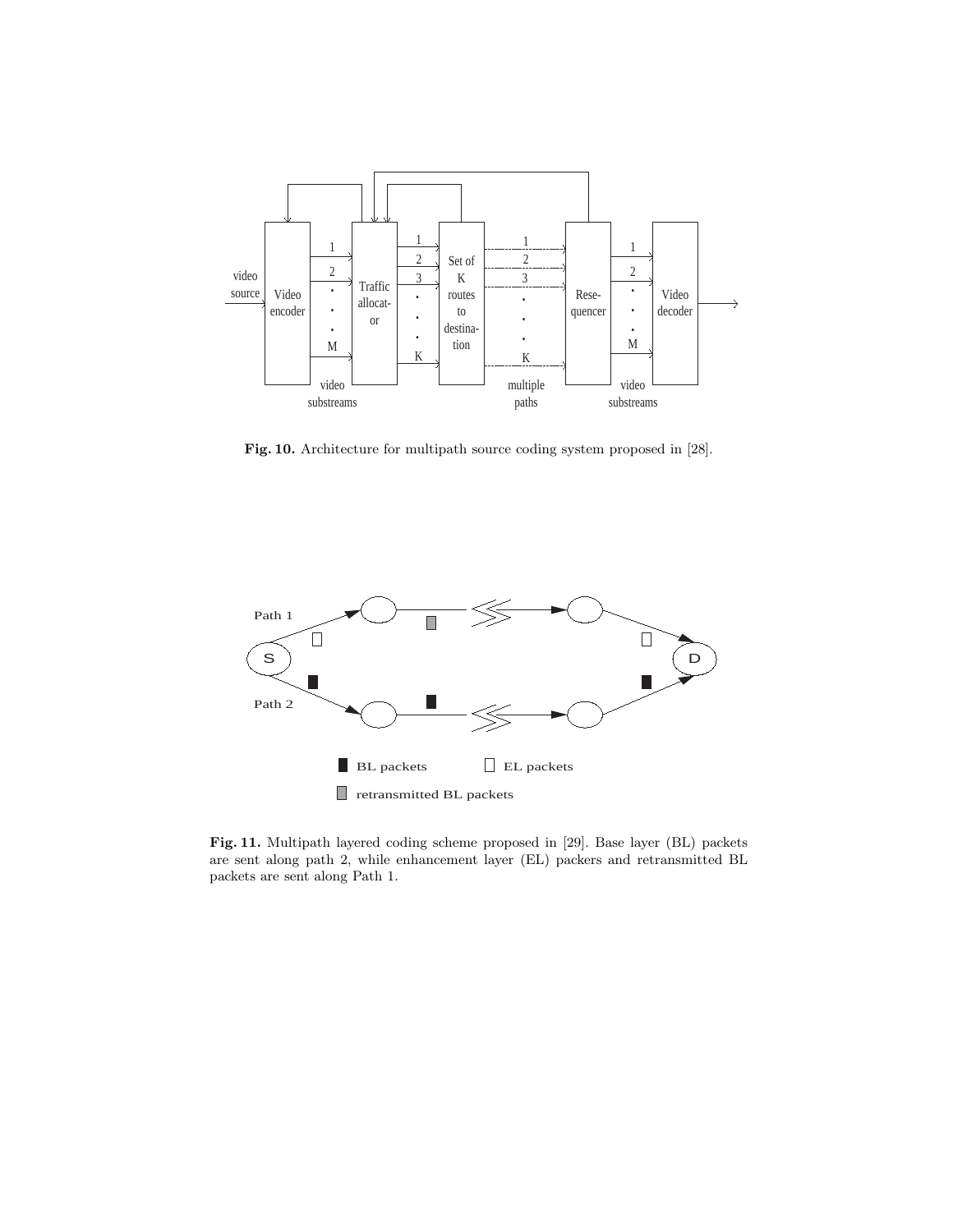As packet drops increase due to congestion or degraded network conditions, enhancement layer packets are dropped at the source in favor of retransmitted base layer packets. This attempts to ensure that a basic level of quality is always achieved at the destination. Using layered coding along with ARQ would work well when using lossy paths and if the extra delay for retransmissions is acceptable.

# **6 Future Work**

In this paper, we have presented multipath routing in ad hoc networks mostly in terms of the network layer. We have not made mention of the interaction of multipath routing with the transport layer, in particular, TCP. The main issue that must be dealt with at the transport layer is the arrival of out-oforder packets when multiple paths are used in a round-robin fashion. In TCP, out-of-order packets are assumed to signal congestion in the network, at which point TCP reduces its window size. This can have a detrimental effect on the overall throughput seen by TCP connections. Therefore, the implementation of a TCP-friendly multipath protocol is necessary. We have discussed CHAMP, which uses equal length paths to reduce out-of-order packets. However, finding only equal length paths puts a restriction on the number of paths you can find. If unequal paths are chosen, there could also be ways to perform intelligent traffic allocation depending on path lengths and path delays such that out-of-order packets are minimized. For instance, sending later packets over shorter paths and earlier packets over longer paths may result in reduced out-of-order packets at the receiver. This implies intelligently sending packets out-of-order such that they arrive in-order at the receiver.

In our discussion of using multipath routing to support QoS, most of the protocols proposed only provide QoS in terms of specific metrics, such as bandwidth, delay, or reliability. However, it may be necessary to develop mechanisms to support QoS in terms of multiple metrics. For instance, when searching for multiple paths that have the required bandwidth, it is desirable to find reliable paths. Given the faulty nature of MANETs, constructing a multipath route that meets the bandwidth requirements while also meeting certain reliability requirements would result in better performance. Also, the mechanisms proposed for supporting QoS in terms of delay only attempt to minimize or improve on the delay. It would be desirable to develop a multipath protocol that can provide delay bounds or guarantees, which are required by some real-time applications. Using multipath routing to provide adaptive QoS using source coding is also a promising technique that can be expanded upon for applications other than video.

# **References**

1. Hedrick, C.: Routing Information Protocol. Internet Request For Comments 1058 (1988)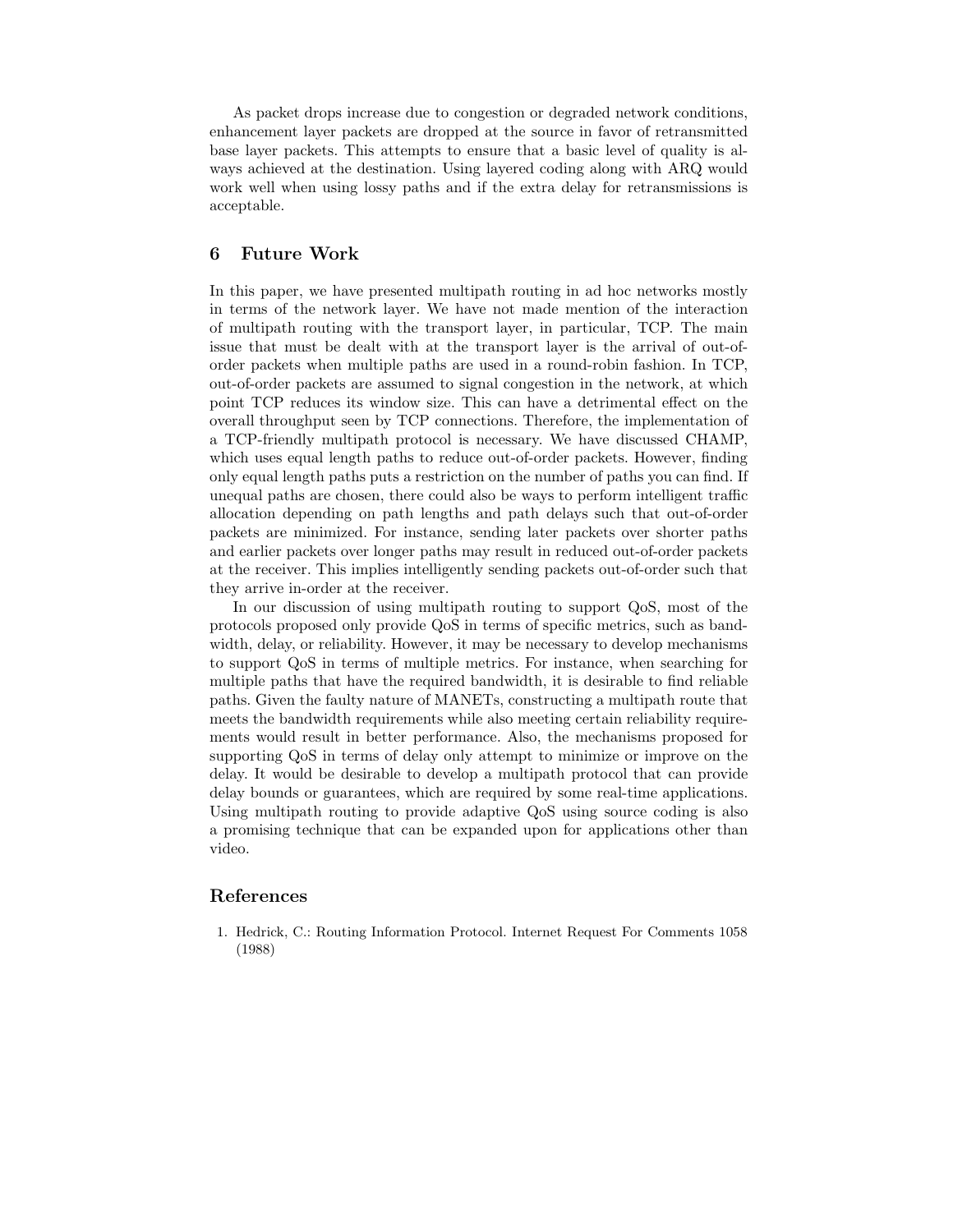- 2. Moy, J.: OSPF Version 2. Internet Request For Comments 1247 (1991)
- 3. Perkins, C.E., Royer, E.M.: Ad-hoc On-Demand Distance Vector Routing. Proceedings of the 2nd IEEE Workshop on Mobile Computing Systems and Applications (1999)
- 4. Johnson, D.B., Maltz, D.A.: Dynamic Source Routing in Ad Hoc Wireless Networks. Mobile Computing. (1996) 153-181
- 5. Ash, G.H., Kafker, A.H., Krishnan, K.R.: Servicing and Real-Time Control of Networks with Dynamic Routing. Bell System Technical Journal, Vol. 60, No. 8 (1981)
- 6. Gibbons, R.J., Kelley, F.P., Key, P.B.: Dynamic Alternative Routing Modelling and Behavior. Proceedings of the 12th International Teletraffic Conference (1988)
- 7. ATM Forum. ATM user-network interface specification, Version 3.0.
- 8. Murthy, S., Garcia-Luna-Aceves, J.J.: An Efficient Routing Protocol for Wireless Networks, Mobile Networks and Applications, Vol. 1, No. 2 (1996)
- 9. Perkins, C.E., Bhagwat, P.: Highly Dynamic Destination-Sequenced Distance-Vector Routing (DSDV) for Mobile Computers. ACM SIGCOMM (1994) 234-244
- 10. Pham, P.P., Perreau, S.: Performance Analysis of Reactive Shortest Path and Multi-path Routing Mechanism With Load Balance. IEEE INFOCOM (2003)
- 11. Ye, Z., Krishnamurthy, S.V., Tripathi, S.K.: A Framework for Reliable Routing in Mobile Ad Hoc Networks. IEEE INFOCOM (2003)
- 12. Lee, S.-J., Gerla, M.: Split Multipath Routing with Maximally Disjoint Paths in Ad Hoc Networks. IEEE International Conference on Communications, Vol. 10 (2001)
- 13. Marina, M.K., Das, S.R.: On-demand Multipath Distance Vector Routing in Ad Hoc Networks. Proceedings of the International Conference for Network Procotols (2001)
- 14. Krishnan, R., Silvester, J.A.: Choice of Allocation Granularity in Multipath Source Routing Schemes. IEEE INFOCOM (1993)
- 15. Wu, K., Harms, J.: Performance Study of a Multipath Routing Method for Wireless Mobile Ad Hoc Networks. Proceedings of Symposium on Modeling, Analysis and Simulation on Computer and Telecommunication Systems (2001) 99-107
- 16. Pearlman, M.R., Haas, Z.J., Sholander, P., Tabrizi, S.S.: On the Impact of Alternate Path Routing for Load Balancing in Mobile Ad Hoc Networks. Proceedings of the ACM MobiHoc, (2000) 3-10
- 17. Leung, R., Liu, J., Poon, E., Chan, A.-L.C., Li, B.: MP-DSR: A QoS-aware Multipath Dynamic Source Routing Protocol for Wireless Ad-hoc Networks. Proceedings of the 26th IEEE Annual Conference on Local Computer Networks (2001) 132-141
- 18. Jiang, S., He, D., Rao, J.: A Prediction-based Link Availability Estimation for Mobile Ad Hoc Networks. IEEE INFOCOM (2001)
- 19. Valera, A., Seah, W.K.G, Rao, S.V.: Cooperative Packet Caching and Shortest Multipath Routing in Mobile Ad Hoc Networks. IEEE INFOCOM (2003)
- 20. Nasipuri, A., Das, S.R.: On-Demand Multipath Routing for Mobile Ad Hoc Networks. Proceedings of the 8th International Conference on Computer Communications and Networks (1999)
- 21. Tsirigos, A., Haas, Z.J.: Multipath Routing in the Presence of Frequent Topological Changes. IEEE Communications Magazine, Vol. 39, No. 11 (2001)
- 22. Wang, L., Shu, Y., Dong, M., Zhang, L., Yang, O.W.W.: Adaptive Multipath Source Routing in Ad Hoc Networks. IEEE International Conference on Communications, Vol. 3 (2001)